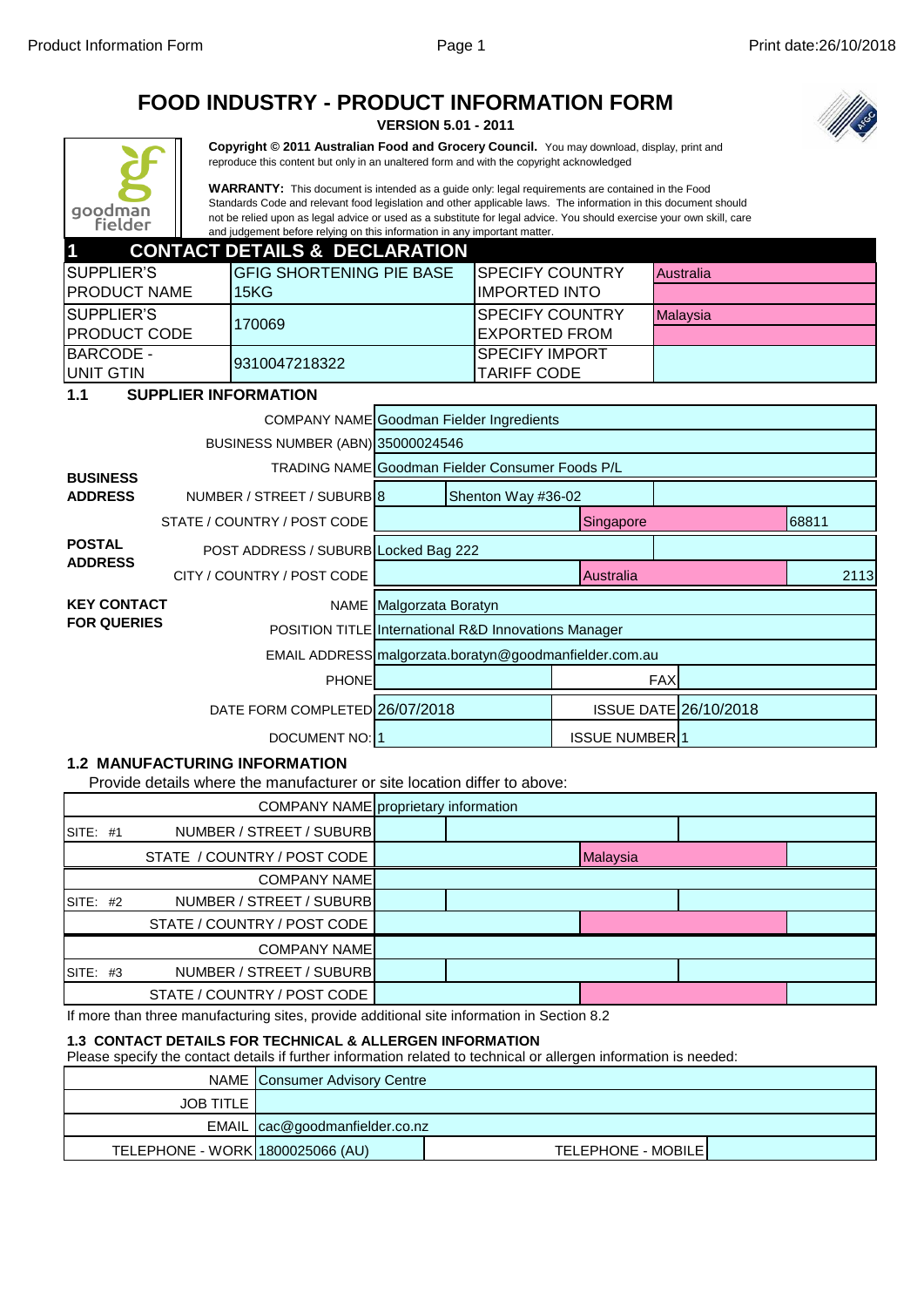#### **1.4 SUPPLIER DECLARATION AND WARRANTY**

#### The Supplier -

- **1 )** certifies that this product complies with the Australia New Zealand Food Standards Code; and, in addition to the information provided specifically in this form, and without limitation to compliance with any other part
	- of the Code, that the product complies with:
		- (a) Standard 1.3.4 Identity and Purity (b) Standard 1.4.1 - Contaminants & Natural Toxicants
		- (c) Standard 1.4.2 Maximum Residue Limits in Food (In Australia), or
		- (d) Maximum Residue Limits of Agricultural Compounds, Mandatory Food Standard 1999 (and subsequent amendments) issued under sections 11C and 11Z of the Food Act 1981 in New Zealand
		- (e) Standard 1.4.3 Articles & Materials in Contact with Food
		- (f ) Standard 1.4.4 Prohibited & Restricted Plants & Fungi

where applicable, and that where such certification relies on third party audits, analysis, industry codes, or equivalence of international standards to demonstrate compliance, that certificates are current and available;

- **2 )** acknowledges that the Customer, and Supply Chain Customers of the Customer, will rely on the accuracy of the Product Information for food quality, safety and labelling purposes;
- **3)** certifies that the accuracy of the Product Information is limited to the following degree:  $-$ 
	- (a) that the Product Information in relation to ingredients obtained from a third party relies in good faith on Product Information provided by that third party;
	- (b) that the information is, to the best of the supplier's knowledge (having undertaken all reasonable verification procedures), true and accurate in relation to all other substances and processes;
- **4 )** agrees that all Product it supplies to the Customer will conform with the Product Information unless otherwise agreed to in writing and in advance by the Customer;
- **5 )** will immediately inform the Customer (and confirm in writing as soon as possible) if the supplier becomes aware of any error or omission in the Product Information;
- **6 )** will inform the Customer in writing and in advance of any change to the Product Information provided herein (including any changes that result from new or modified processes) if and when the supplier becomes aware of such changes; and
- **7 )** acknowledges that the Customer may provide the Product Information to
	- (a) regulatory agencies in relation to any matter raised by such agencies;
	- (b) courts and other legal tribunals for the purposes of any proceedings; and
	- (c) to its related businesses and partners who are involved in the acquisition, use, sale or compliance of the Product, under this same restriction as to disclosure.

but will otherwise NOT disclose the Product Information.

**8 )**

acknowledges that, subject to the prior written agreement of the supplier and any restrictions nominated by the supplier in regard to disclosure of confidential information, the Customer may provide the Product Information to its own customers subject to those customers ensuring the information is not further disclosed.

| <b>COMPANY NAME</b><br>Signed for and on behalf of | Goodman Fielder                       |
|----------------------------------------------------|---------------------------------------|
| <b>NAME</b> (Please print)                         | Malgorzata Boratyn                    |
| <b>JOB TITLE</b> (Please print)                    | International R&D Innovations Manager |
| <b>IAUTHORISED SIGNATURE</b>                       | Insert signature here                 |
| <b>DATE OF AUTHORISATION</b>                       | 26/07/2018                            |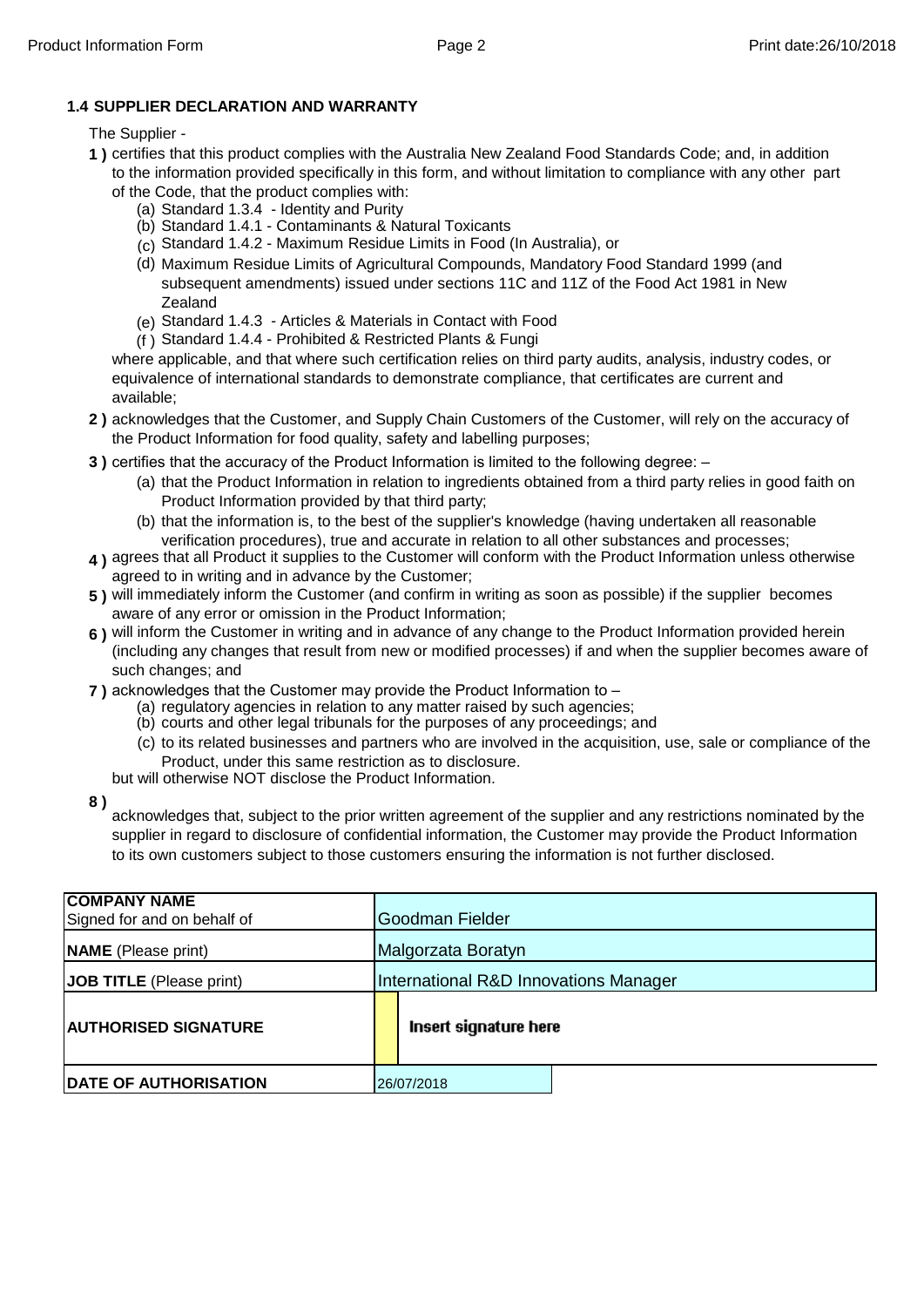#### **1.5 CUSTOMER DETAILS (WHERE KNOWN)**

| <b>COMPANY NAME</b>               |                                   |       |
|-----------------------------------|-----------------------------------|-------|
| NUMBER / STREET / SUBURB          |                                   |       |
| CITY / COUNTRY / POST CODE        |                                   |       |
| <b>CUSTOMER CONTACT NAME</b>      |                                   |       |
| <b>CUSTOMER'S PRODUCT NAME</b>    |                                   |       |
| <b>CUSTOMER'S PRODUCT CODE</b>    |                                   |       |
|                                   |                                   |       |
|                                   | <b>Customer Internal Use Only</b> |       |
| Internal Product Code/Description |                                   |       |
| <b>Version No.</b>                |                                   |       |
| <b>Reason for Update</b>          |                                   |       |
| <b>Received and Reviewed By</b>   |                                   |       |
| Approved [Yes / No]               |                                   | Date: |

#### **1.6 DEFINITIONS / REFERENCES**

References to the "Code" or specific "Standards" throughout this document refer to the standards outlined in the Australia New Zealand Food Standards Code. The Australia New Zealand Food Standards Code can be viewed at: [http](http://www.foodstandards.gov.au/foodstandardscode/)://www.foodstandards.gov.au/foodstandardscode/

The AFGC provides some industry guides, specifically on how to apply date marking, and the AFGC Allergen Management and Labelling Guide which are available from the AFGC website: [htt](http://www.afgc.org.au/)p://www.afgc.org.au/

Additional related documents on allergen management and VITAL (Voluntary Incidental Trace Allergen Labelling) documents can be viewed at: [http](http://www.allergenbureau.net/vital/)://www.allergenbureau.net/vital/

#### **1.7 CHECKLIST AND ATTACHMENTS**

#### **Page 2 has been signed and dated (Section 1.4)**

Current Certificates attached - if applicable (Section 3.2.3 and Section 5.2)

Supplier C of C, or C of A for analysis - if applicable (Section 7)

Other associated documents attached as requested by the customer

(e.g. MSDS, HACCP certification, product specification, and related documents)

#### **1.8 Status of completion for each section:**

| <b>COMPLETED</b> | Section 1 - Contact details and declaration                             |
|------------------|-------------------------------------------------------------------------|
| <b>COMPLETED</b> | Section 2 - Product Information & Ingredients                           |
| <b>COMPLETED</b> | Section 3 - Compositional information                                   |
| <b>COMPLETED</b> | Section 4 - Foods requiring pre-market clearance                        |
| <b>COMPLETED</b> | Section 5 - Nutrients & consumer information claims                     |
| <b>COMPLETED</b> | Section 6 - Product shelf life, storage & packaging                     |
| <b>COMPLETED</b> | Section 7 - Chemical, microbial, organoleptic & physical specifications |
| <b>COMPLETED</b> | Section 8 - Additional comments                                         |

Check Box if help is needed identify mandatory sections of form which have NOT been completed: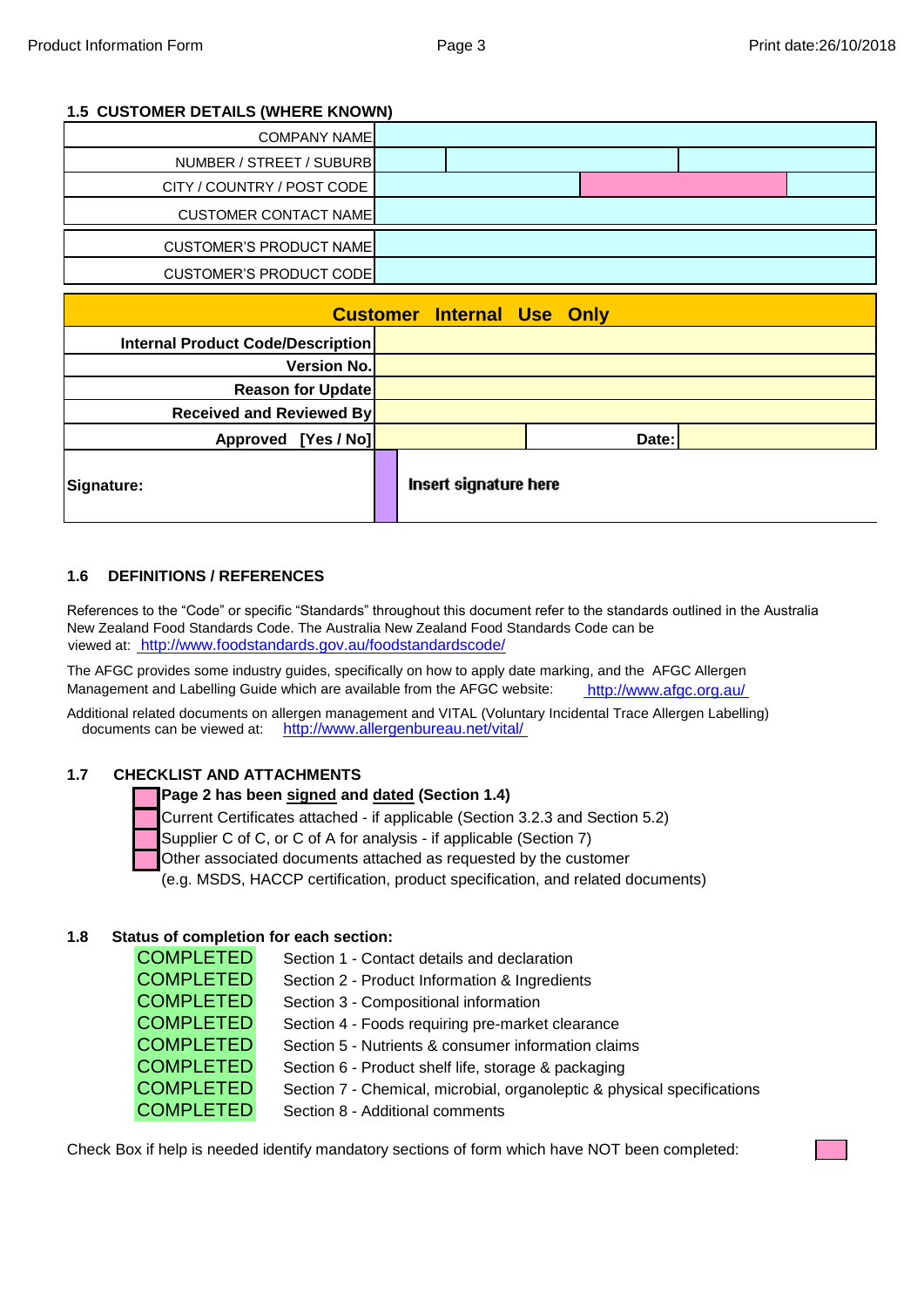#### **2 PRODUCT INFORMATION & INGREDIENTS**

**2.1 PRODUCT DESCRIPTION** (Physical and technological description)

Goodman Fielder Ingredient Pie Base Shortening is a texturized shortening produced from blend of refined, bleached, deodorized non hydrogenated palm oil and its fractions.

#### **2.2 LEGAL DESCRIPTION / SUGGESTED LABELLING DESCRIPTION**

Vegetable oils, emulsifier (471), antioxidant (307b).

#### **2.3 PRODUCT APPLICATION AND INTENDED USE**

- 2.3.1 Specify the intended use of the product Food supplied as an ingredient for use in further manufacturing or processing
- 2.3.2 Specify which best describes the product Solid, semi-solid or powder substance, intended for use in further preparation

#### **2.4 COUNTRY OF ORIGIN**

2.4.1 Specify the most appropriate overarching country of origin declaration which applies to this product : **Declaration: Country:**

Made in (with local & imported ingredients) Malaysia

2.4.2 Indicate if the local content of ingredients/components originating from Malaysia

on average exceeds 95% | Yes | Yes/No



2.4.3 Are the primary components, from which this product is made or derived, sourced from more than one country? The state of the state of the state of the state of the state of the state of the state of the state of the state of the state of the state of the state of the state of the state of the state of

**No**

2.4.4 Indicate if the following apply in determining country of origin declaration in 2.4.1:

- The IMPORTED COMPONENTS have undergone substantial transformation **No** Yes/No **No**
	- The PRODUCT has undergone substantial transformation Yes/No **No**
	- 50% or more of total product costs are incurred in the country stated **Yes** Yes/No **Yes**
- Essential characteristic of the product is the result of local processing conditions **Yes** Yes/No **Yes**

#### **COMPONENT TYPE 2.5**

Specify the type of the components present in product (Tick ONLY ONE check box below)

product is **a single component** substance

**X** product contains ingredients, which may include **compound** substances

product consists of various ingredients which are **NOT compound** substances

#### **2.6 INGREDIENT DECLARATION**

Specify all ingredients including food additives in descending order, including percentage labelling of characterising components or ingredients. Compound substances must specify all ingredients and additives present and the characterising ingredient or component. Food additives must specify a functional class name and the food additive name or code number [e.g. antioxidants (304, 306), or food acid (citric)]

**How many components are in this product?** 3

| <b>PERCENT OF</b><br><b>COMPONENT NAME</b><br><b>TOTAL</b><br>$\%$ |             | <b>COMPOUND SUBSTANCE INGREDIENTS</b><br>Full breakdown list of components in compound ingredient<br>including additive code numbers | Characterising<br>component<br>% |  |
|--------------------------------------------------------------------|-------------|--------------------------------------------------------------------------------------------------------------------------------------|----------------------------------|--|
| Palm oil                                                           | 99.9 min%   |                                                                                                                                      |                                  |  |
|                                                                    | proprietary |                                                                                                                                      |                                  |  |
| emulsifier                                                         | information | Distilled monoglyceride 471                                                                                                          |                                  |  |
|                                                                    | proprietary |                                                                                                                                      |                                  |  |
| antioxidant                                                        | information | natural mixed tocopherols 307b                                                                                                       |                                  |  |
|                                                                    |             |                                                                                                                                      |                                  |  |
|                                                                    |             |                                                                                                                                      |                                  |  |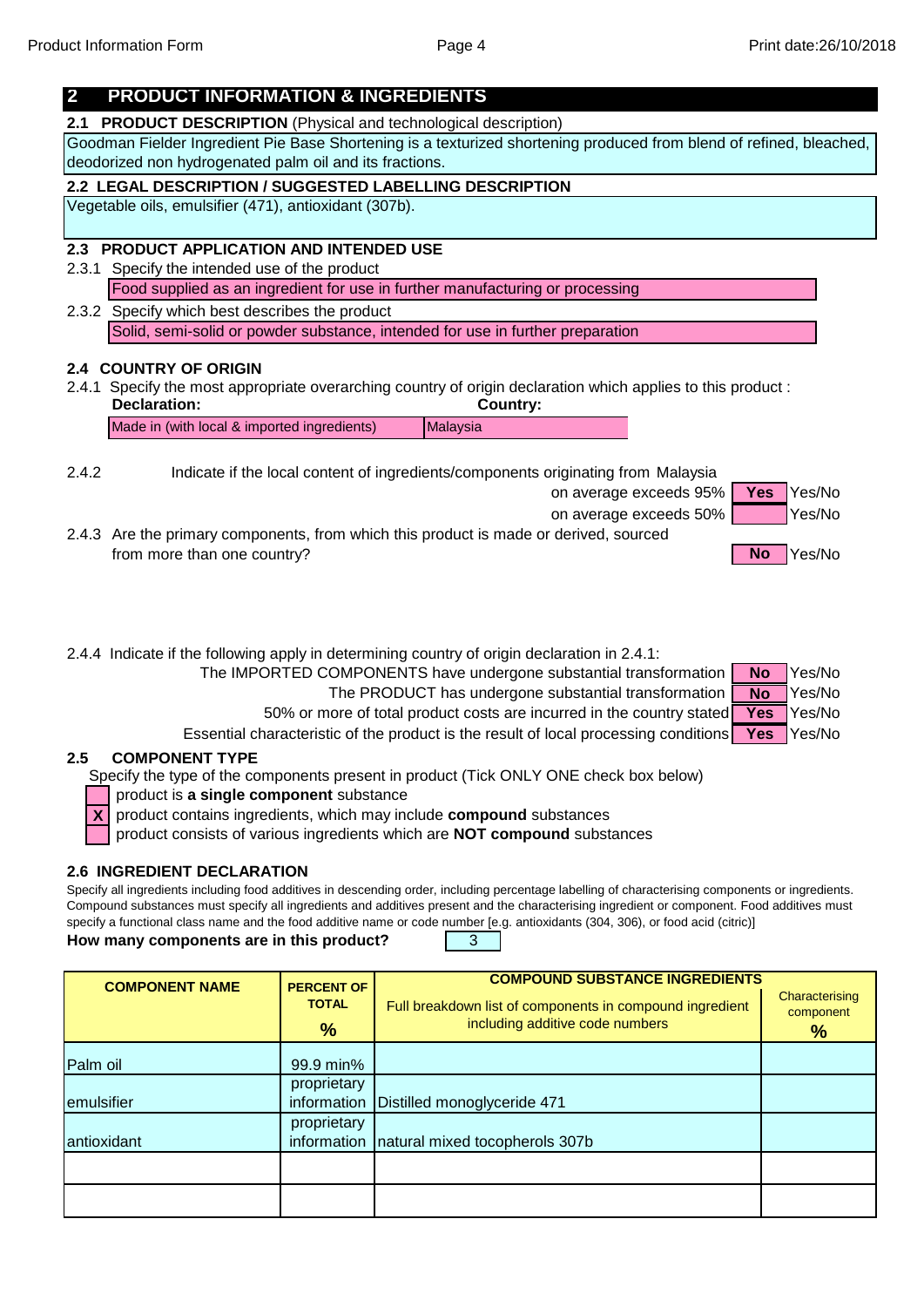#### **2.6 INGREDIENT DECLARATION INCLUDING PERCENTAGE LABELLING (continued)**

| <b>COMPONENT NAME</b> | <b>PERCENT OF</b> | <b>COMPOUND SUBSTANCE INGREDIENTS</b>                    |                             |
|-----------------------|-------------------|----------------------------------------------------------|-----------------------------|
|                       | <b>TOTAL</b>      | Full breakdown list of components in compound ingredient | Characterising<br>component |
|                       | $\%$              | including additive code numbers                          | $\frac{9}{6}$               |
|                       |                   |                                                          |                             |
|                       |                   |                                                          |                             |
|                       |                   |                                                          |                             |
|                       |                   |                                                          |                             |
|                       |                   |                                                          |                             |
|                       |                   |                                                          |                             |
|                       |                   |                                                          |                             |
|                       |                   |                                                          |                             |
|                       |                   |                                                          |                             |
|                       |                   |                                                          |                             |
|                       |                   |                                                          |                             |
|                       |                   |                                                          |                             |
|                       |                   |                                                          |                             |
|                       |                   |                                                          |                             |
|                       |                   |                                                          |                             |
|                       |                   |                                                          |                             |
|                       |                   |                                                          |                             |
|                       |                   |                                                          |                             |
|                       |                   |                                                          |                             |
|                       |                   |                                                          |                             |
|                       |                   |                                                          |                             |
|                       |                   |                                                          |                             |
|                       |                   |                                                          |                             |
|                       |                   |                                                          |                             |
|                       |                   |                                                          |                             |
|                       |                   |                                                          |                             |
|                       |                   |                                                          |                             |
|                       |                   |                                                          |                             |
|                       |                   |                                                          |                             |
|                       |                   |                                                          |                             |
|                       |                   |                                                          |                             |
|                       |                   |                                                          |                             |
|                       |                   |                                                          |                             |
|                       |                   |                                                          |                             |
|                       |                   |                                                          |                             |
|                       |                   |                                                          |                             |
|                       |                   |                                                          |                             |
|                       |                   |                                                          |                             |
|                       |                   |                                                          |                             |
|                       |                   |                                                          |                             |
|                       |                   |                                                          |                             |
|                       |                   |                                                          |                             |
|                       |                   |                                                          |                             |
|                       |                   |                                                          |                             |
|                       |                   |                                                          |                             |
|                       |                   |                                                          |                             |
|                       |                   |                                                          |                             |
|                       |                   |                                                          |                             |
|                       |                   |                                                          |                             |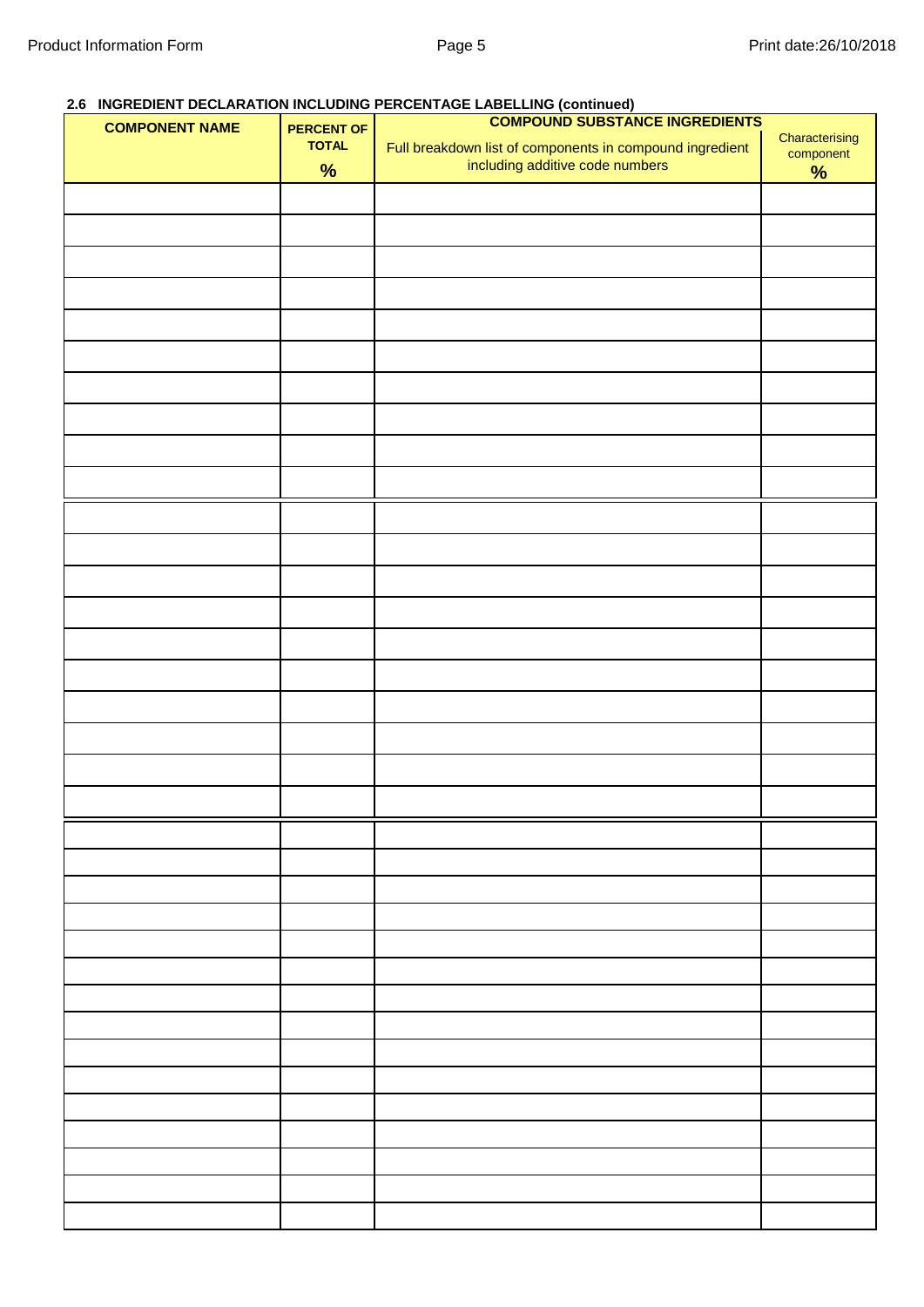#### **2.7 PROCESSING AIDS**

Specify all processing aids used in the manufacture of this product not otherwise declared in the ingredient list.

| <b>NAME OF PROCESSING AID</b> | <b>FSC ADDITIVE NUMBER OR EC</b><br>(as applicable) | PERMITTED USE AND CLASS NAME |
|-------------------------------|-----------------------------------------------------|------------------------------|
| Bleaching earth               |                                                     | bleaching agent              |
|                               |                                                     |                              |
|                               |                                                     |                              |
|                               |                                                     |                              |
|                               |                                                     |                              |
|                               |                                                     |                              |
|                               |                                                     |                              |
|                               |                                                     |                              |
|                               |                                                     |                              |

#### **3 COMPOSITIONAL INFORMATION**

#### **3.1 MANDATORY ADVISORY OR WARNING STATEMENTS & DECLARATIONS**

#### *(" Yes" response triggers a mandatory advisory or warning statement. Refer Standard 1.2.3 of the Code)*

| <b>FOOD / COMPONENT</b>                                                                                                                                                                                                                     | <b>PRESENT</b><br><b>YES/NO</b> |
|---------------------------------------------------------------------------------------------------------------------------------------------------------------------------------------------------------------------------------------------|---------------------------------|
| Bee pollen presented as a food or ingredient                                                                                                                                                                                                | <b>No</b>                       |
| Propolis presented as a food or ingredient                                                                                                                                                                                                  | No                              |
| Unpasteurised milk and unpasteurised liquid milk products                                                                                                                                                                                   | <b>No</b>                       |
| Aspartame or aspartame-acesulphame salt (or phenylalanine)                                                                                                                                                                                  | <b>No</b>                       |
| Unpasteurised egg products                                                                                                                                                                                                                  | <b>No</b>                       |
| Quinine                                                                                                                                                                                                                                     | <b>No</b>                       |
| Kola beverages containing added caffeine                                                                                                                                                                                                    | <b>No</b>                       |
| Guarana or extracts of guarana                                                                                                                                                                                                              | <b>No</b>                       |
| Phytosterol esters                                                                                                                                                                                                                          | <b>No</b>                       |
| Tall oil phytosterols.                                                                                                                                                                                                                      | <b>No</b>                       |
| Cereal-based beverages, where these foods contain no more than 2.5% m/m fat and less<br>than 3% m/m protein, or less than 3% m/m protein only.                                                                                              | <b>No</b>                       |
| Evaporated and dried products made from cereals, where these foods contain no more than<br>2.5% m/m fat and less than 3% m/m protein, or less than 3% m/m protein only, as<br>reconstituted according to directions for direct consumption. | <b>No</b>                       |
| Milk, and beverages made from soy or cereals, where these foods contain no more than<br>2.5% m/m fat.                                                                                                                                       | No                              |
| Evaporated milks, dried milks and equivalent products made from soy or cereals, where<br>these foods contain no more than 2.5% m/m fat as reconstituted according to directions for<br>direct consumption.                                  | <b>No</b>                       |
| Royal jelly presented as a food or ingredient                                                                                                                                                                                               | <b>No</b>                       |
| Polyols, Isomalts, Polydextrose (Lactitol, Maltitol, Maltitol syrup, Mannitol, Xylitol, Erythritol,<br>Isomalt, Polydextrose, Sorbitol)                                                                                                     | No                              |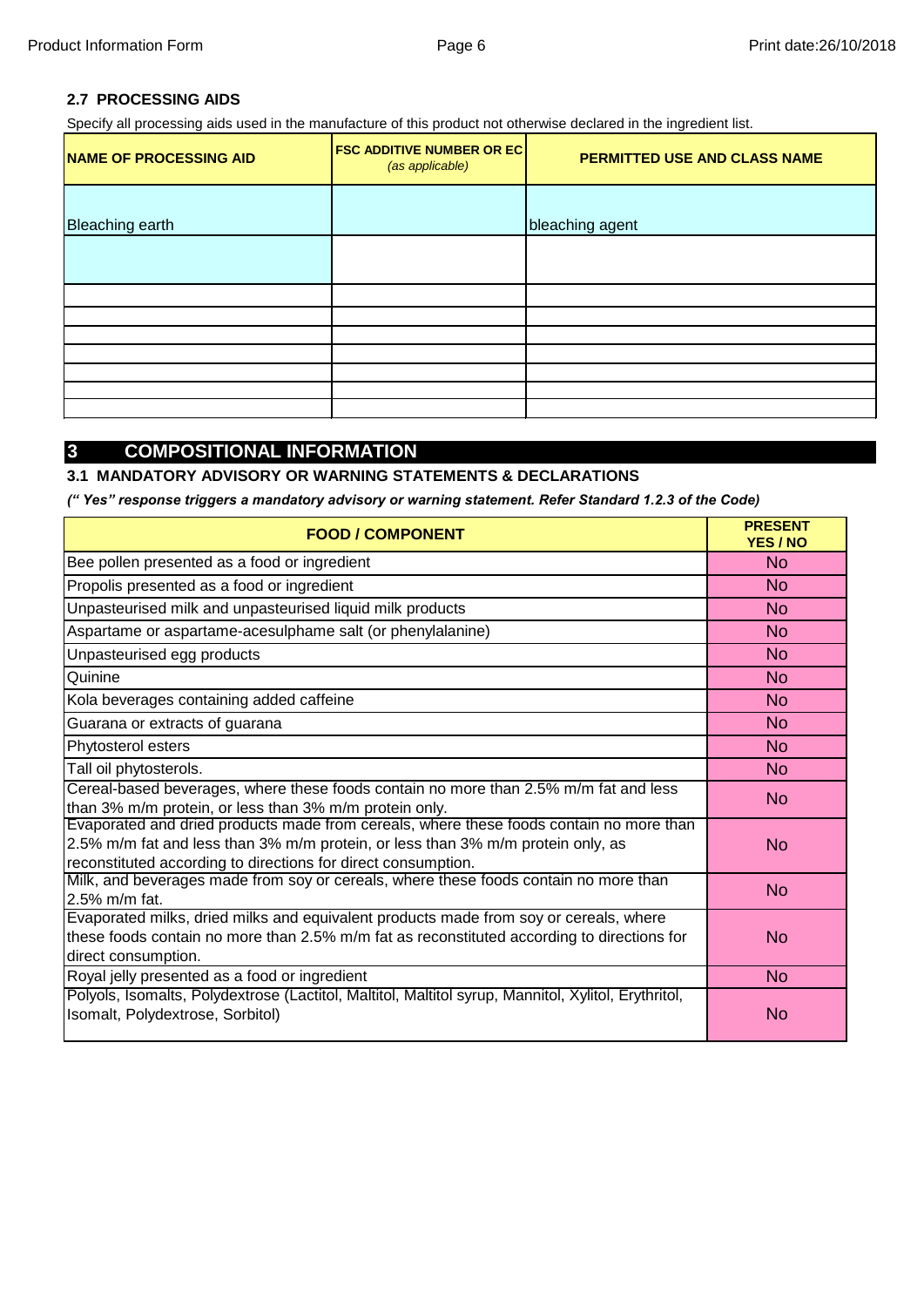other

|        | <b>3.2 ALLERGEN MANAGEMENT &amp; CONTROL</b>                                                         |                         |                                    | Yes/No     |  |
|--------|------------------------------------------------------------------------------------------------------|-------------------------|------------------------------------|------------|--|
|        | 3.2.1 Does the facility have a Food Safety Program?                                                  |                         |                                    | Yes        |  |
|        | 3.2.2 Does the facility have a documented allergen management plan?                                  |                         |                                    | <b>Yes</b> |  |
|        | IF YES, does this include the management of cross contact allergens?                                 |                         |                                    | <b>Yes</b> |  |
|        | 3.2.3 Has the Food Safety Program been independently audited and certified?                          |                         |                                    | <b>Yes</b> |  |
| If Yes | provide name of Certifying Body FSSC 22000 CERTIFIED BY SGS Malaysia                                 |                         |                                    |            |  |
|        | Date of most recent audit / inspection 7/08/2017                                                     |                         | <b>Provide copy of certificate</b> |            |  |
|        | 3.2.4 Indicate if any of the following is applied in order to manage allergens and minimise allergen |                         |                                    |            |  |
|        | cross contact within the manufacturing facility: (Select all appropriate checkboxes)                 |                         |                                    |            |  |
|        | X validated cleaning procedures                                                                      |                         | <b>X</b> production scheduling     |            |  |
|        | X control of personnel movement in factory                                                           | <b>X</b> staff training |                                    |            |  |
|        | X documented procedures and controls                                                                 |                         | X isolated storage of allergens    |            |  |
|        | X raw material sourcing & tracing                                                                    |                         | dedicated equipment                |            |  |

#### **3.3 INGREDIENTS TO BE DECLARED AS ALLERGENS OR SULPHITE**

**Yes/No** Please insert YES or NO to indicate if the product contains, or was manufactured using, any ingredient, additive or processing aid which has been derived from the following food sources. Highly processed derivatives must always be declared. Carefully assess compound ingredients for hidden allergens. [\*\* Lupin included as a possible future addition to the Food Standards Code.]

**Cereals containing gluten** & their products [*wheat, rye, barley, oats, spelt* ] **Crustacea** & crustacea products **Egg** & egg products **Fish** & fish products (including mollusc with or without shells and fish oils) **Lupin** & lupin products [\*\* not a mandatory labelling allergen at this time] **Milk** & milk products **Peanut** & peanut products **Sesame seed** & sesame seed products **Soybean** & soybean products **Tree nuts** & tree nut products Reserved for future allergen - left blank intentionally **No No No No No No No No Yes No**

**No Sulphites, present in ingredients, additives or processing aids**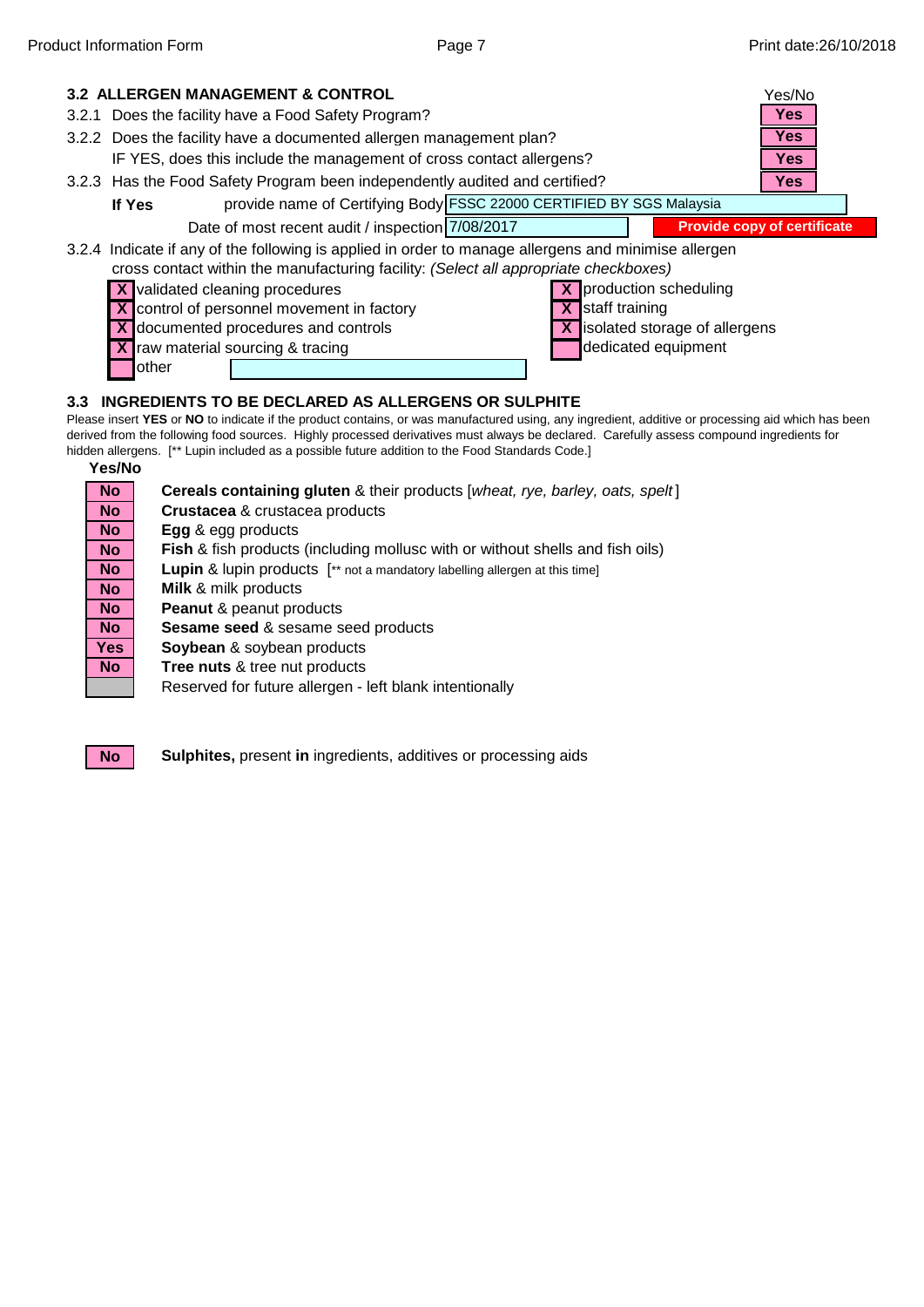#### **3.3.1 Complete all coloured rows corresponding with "YES" declaration provided above.**

|                                                                                                                 | <b>SOURCE NAME</b> The                                              | <b>DERIVATIVE NAME</b>                                           | <b>PROPORTION (%)</b>    | <b>PROCESS</b>           |                                      |  |
|-----------------------------------------------------------------------------------------------------------------|---------------------------------------------------------------------|------------------------------------------------------------------|--------------------------|--------------------------|--------------------------------------|--|
| <b>ALLERGENIC</b><br><b>SUBSTANCE</b>                                                                           | allergenic food from which<br>ingredient is derived (e.g.<br>wheat) | Ingredient, additive or<br>processing aid (e.g.<br>maltodextrin) | Derivative in<br>product | Protein in<br>derivative | Allergenic<br>protein is<br>removed? |  |
| <b>Cereals containing gluten</b><br>and their products<br>[wheat, rye, barley, oats,<br>spelt & derived product |                                                                     |                                                                  |                          |                          |                                      |  |
| e.g. wheat maltodextrin]                                                                                        |                                                                     |                                                                  |                          |                          |                                      |  |
| <b>Crustacea</b><br>& crustacea products                                                                        |                                                                     |                                                                  |                          |                          |                                      |  |
| Egg<br>& egg products                                                                                           |                                                                     |                                                                  |                          |                          |                                      |  |
| Fish                                                                                                            |                                                                     |                                                                  |                          |                          |                                      |  |
| & fish products<br>(Including mollusc extract and<br>fish oils)                                                 |                                                                     |                                                                  |                          |                          |                                      |  |
| Lupin<br>& lupin products                                                                                       |                                                                     |                                                                  |                          |                          |                                      |  |
|                                                                                                                 |                                                                     |                                                                  |                          |                          |                                      |  |
| <b>Milk</b><br>& milk products                                                                                  |                                                                     |                                                                  |                          |                          |                                      |  |
| Peanut<br>& peanut products (including<br>peanut oil)                                                           |                                                                     |                                                                  |                          |                          |                                      |  |
| <b>Sesame Seed</b><br>& sesame seed products<br>(including sesame oils)                                         |                                                                     |                                                                  |                          |                          |                                      |  |
| <b>Soybean</b><br>& soybean products<br>(including soybean oils)                                                | Soybean                                                             | Soy mixed<br>tocopherols                                         | 0.02%                    |                          | <b>No</b>                            |  |
| <b>Tree nuts</b><br>& tree nut products                                                                         |                                                                     |                                                                  |                          |                          |                                      |  |
| Reserved for future<br>allergen                                                                                 |                                                                     |                                                                  |                          |                          |                                      |  |

3.3.3 Based on Section 3.3, SPECIFY allergenic ingredients to be declared:

Contains: soy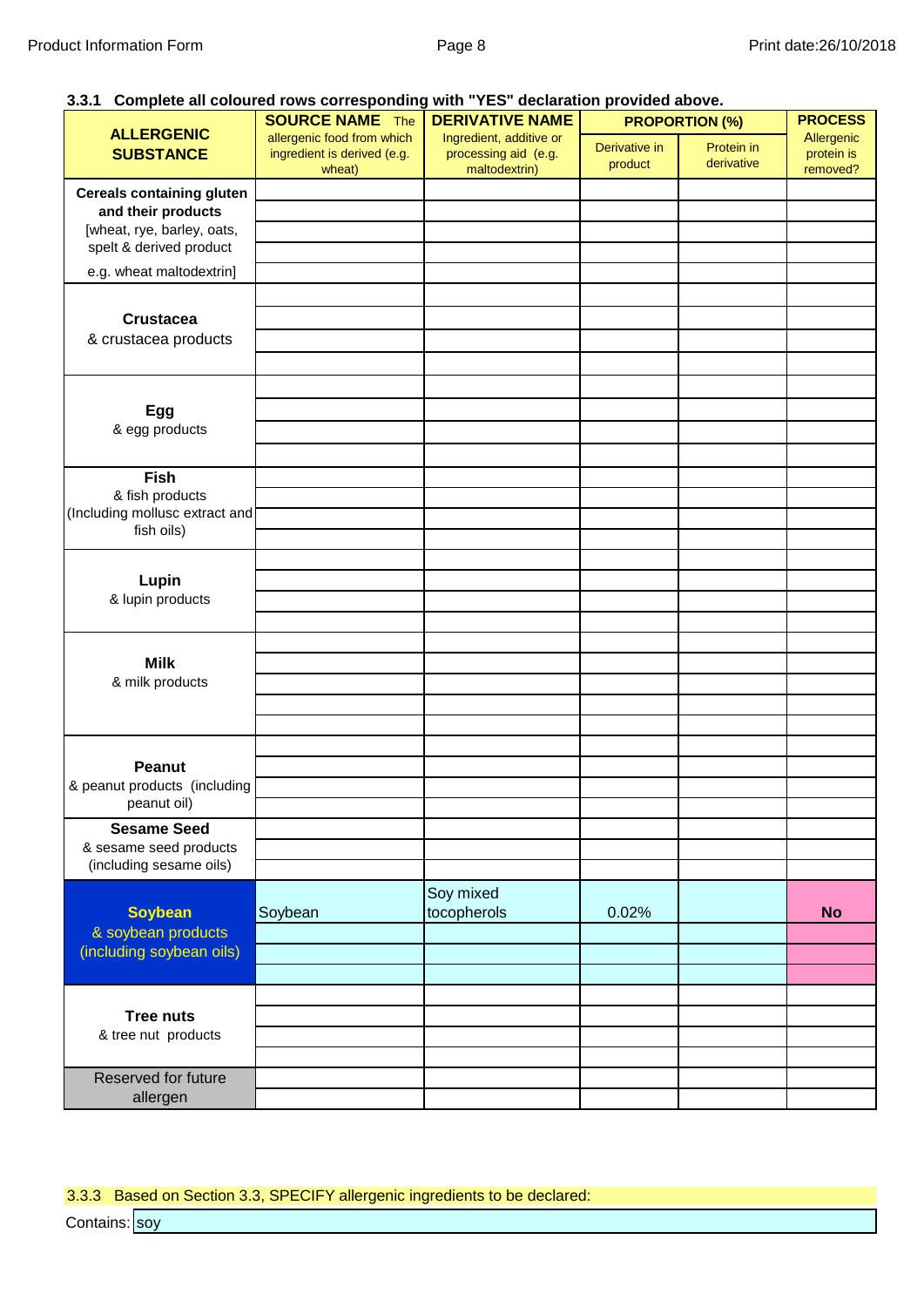#### **IF 3.4 ALLERGEN CROSS CONTACT** Yes/No

**N** 3.4.1 Except for any allergens listed in Section 3.3, does your company have on site and handle ANY OTHER allergenic substances listed below?

**IF YES,** complete ALL columns with respect to the potential cross contact allergens based on information received through YOUR supply chain AND YOUR manufacturing processes.

*Refer to VITAL procedure and decision tree.*  [http](http://www.allergenbureau.net/vital/)://www.allergenbureau.net/vital/

|                                                             | 3.4.2 All columns must be completed WHERE HIGHLIGHTED         |                                                           |                                                                                               |                                                                                            |                                                                               |  |  |  |  |
|-------------------------------------------------------------|---------------------------------------------------------------|-----------------------------------------------------------|-----------------------------------------------------------------------------------------------|--------------------------------------------------------------------------------------------|-------------------------------------------------------------------------------|--|--|--|--|
| <b>ALLERGENIC</b><br><b>SUBSTANCE</b>                       | <b>PRESENT</b><br><b>IN SAME</b><br><b>FACILITY</b><br>Yes/No | <b>PRESENT</b><br><b>ON SAME</b><br><b>LINE</b><br>Yes/No | <b>SOURCE FOOD</b><br>The allergenic food from<br>which ingredient is<br>derived (e.g. wheat) | <b>DERIVATIVE NAME</b><br>Ingredient, additive or<br>processing aid (e.g.<br>maltodextrin) | <b>TOTAL PROTEIN</b><br>estimated using the VITAL<br>procedure<br>mg/kg (ppm) |  |  |  |  |
| <b>Cereals containing</b><br>gluten & their<br>products     | <b>No</b>                                                     |                                                           |                                                                                               |                                                                                            |                                                                               |  |  |  |  |
| Crustacea &<br>crustacea products                           | <b>No</b>                                                     |                                                           |                                                                                               |                                                                                            |                                                                               |  |  |  |  |
| Egg & egg products                                          | <b>No</b>                                                     |                                                           |                                                                                               |                                                                                            |                                                                               |  |  |  |  |
| Fish & fish products<br>(inc mollusc & oils)                | <b>No</b>                                                     |                                                           |                                                                                               |                                                                                            |                                                                               |  |  |  |  |
| Lupin & lupin<br>products                                   | <b>No</b>                                                     |                                                           |                                                                                               |                                                                                            |                                                                               |  |  |  |  |
| Milk & milk<br>products                                     | <b>No</b>                                                     |                                                           |                                                                                               |                                                                                            |                                                                               |  |  |  |  |
| <b>Peanuts &amp; peanut</b><br>products (inc<br>peanut oil) | <b>Yes</b>                                                    | <b>No</b>                                                 | peanut                                                                                        | roasted peanut oil                                                                         | n/a                                                                           |  |  |  |  |
| <b>Sesame Seed &amp;</b><br>sesame products                 | <b>Yes</b>                                                    | <b>No</b>                                                 | sesame                                                                                        | roasted sesame oil                                                                         | n/a                                                                           |  |  |  |  |
|                                                             |                                                               |                                                           |                                                                                               |                                                                                            |                                                                               |  |  |  |  |
| Tree nuts & tree nut<br>products                            | <b>Yes</b>                                                    | <b>Yes</b>                                                | shea nut                                                                                      | shea nut oil                                                                               | $\mathbf 0$                                                                   |  |  |  |  |
| Reserved for future<br>allergen                             |                                                               |                                                           |                                                                                               |                                                                                            |                                                                               |  |  |  |  |

3.4.3 Is cross contact allergen present in **particulate form** in the facility or on same lines? No Yes/No

**No**

3.4.5 Have cross contact allergen levels been assessed using the VITAL procedure?

**No**

**IF NO,** Provide appropriate precautionary statement for this product in box below:

no precautionary statement required - risk assessment and validation of allergen protein residues have been conducted by the supplier

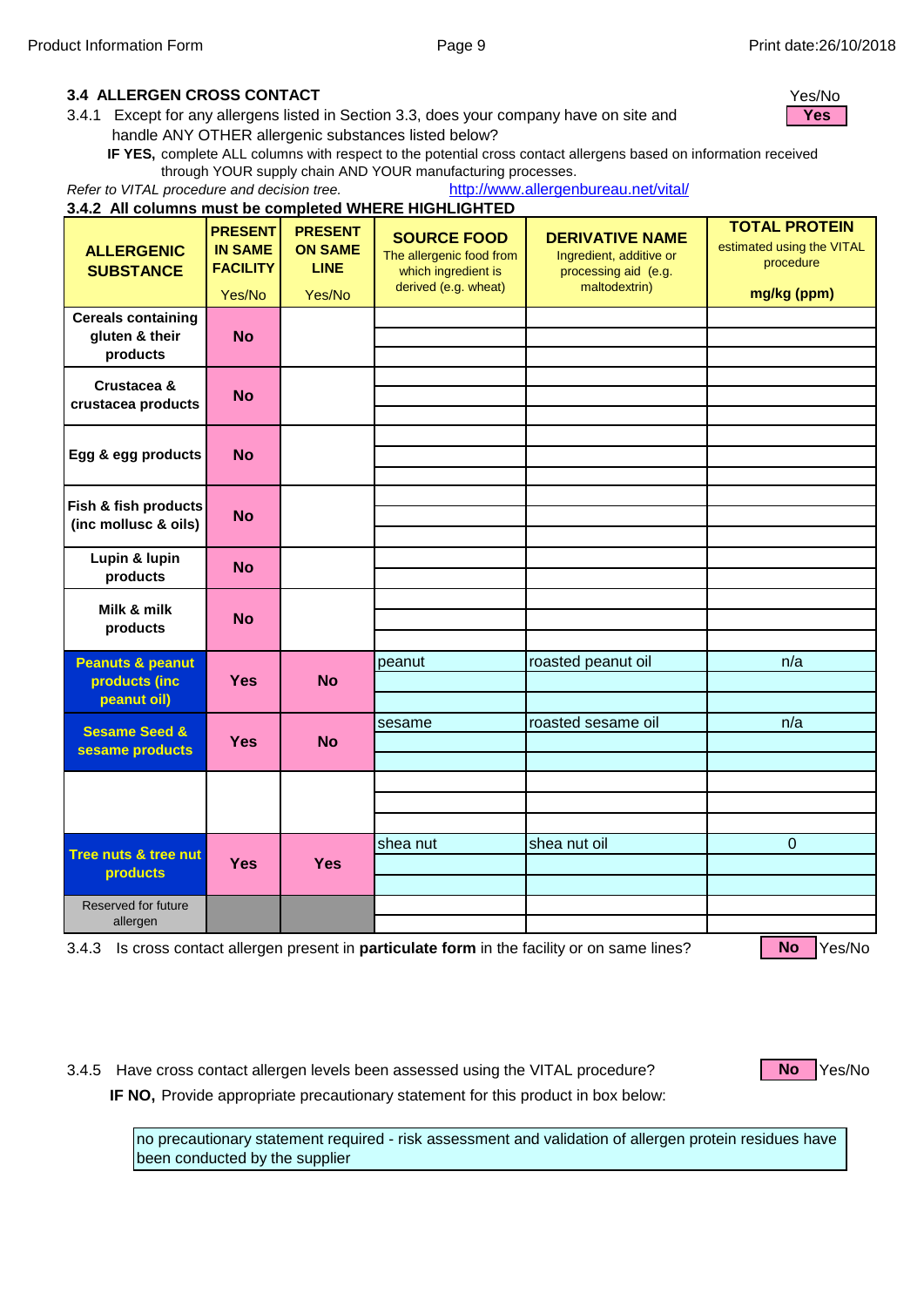#### **3.5 INTERNATIONAL ALLERGEN, LABELLING & INFORMATION REQUIREMENTS**

| <b>FOOD / COMPONENT</b>                                                                                |                                                                                                                         | <b>PRESENT</b> | <b>NAME OF FOOD</b> | <b>DERIVATIVE NAME</b> |
|--------------------------------------------------------------------------------------------------------|-------------------------------------------------------------------------------------------------------------------------|----------------|---------------------|------------------------|
|                                                                                                        |                                                                                                                         | (Yes/No)       | (e.g. apple)        | (e.g. cider vinegar)   |
| <b>Gelatine</b>                                                                                        | beef - collagen                                                                                                         | <b>No</b>      |                     |                        |
|                                                                                                        | other source                                                                                                            | <b>No</b>      |                     |                        |
| <b>Seafood</b>                                                                                         | Algae/carrageenan                                                                                                       | <b>No</b>      |                     |                        |
| products                                                                                               | Shellfish (Mollusc)                                                                                                     | <b>No</b>      |                     |                        |
| Fungi                                                                                                  | Matsutake mushroom                                                                                                      | <b>No</b>      |                     |                        |
|                                                                                                        | Other mushroom                                                                                                          | <b>No</b>      |                     |                        |
|                                                                                                        | Avocado                                                                                                                 | <b>No</b>      |                     |                        |
|                                                                                                        | Banana                                                                                                                  | <b>No</b>      |                     |                        |
|                                                                                                        | Pome fruit -<br>apples, pears                                                                                           | <b>No</b>      |                     |                        |
| <b>Fruits</b>                                                                                          | Stone fruit -<br>cherry, peach, plum,<br>apricot.                                                                       | <b>No</b>      |                     |                        |
|                                                                                                        | <b>Berry Fruits -</b><br>blueberry, kiwifruit,<br>strawberry                                                            | <b>No</b>      |                     |                        |
|                                                                                                        | <b>Citrus Fruits -</b><br>grapefruit, lemon, lime,<br>orange                                                            | <b>No</b>      |                     |                        |
|                                                                                                        | <b>Buckwheat</b>                                                                                                        | <b>No</b>      |                     |                        |
| Grains,<br>& Spices                                                                                    | Seeds, Nuts Coconut, poppy,<br>sunflower, etc                                                                           | <b>No</b>      |                     |                        |
|                                                                                                        | Mustard                                                                                                                 | <b>No</b>      |                     |                        |
|                                                                                                        | Tomato                                                                                                                  | <b>No</b>      |                     |                        |
|                                                                                                        | Yam                                                                                                                     | <b>No</b>      |                     |                        |
|                                                                                                        | Allium genus -<br>chive, leek, onion,<br>garlic, spring onion                                                           | <b>No</b>      |                     |                        |
| Vegetables                                                                                             | Legumes -<br>other than peanut<br>soybeans & lupins                                                                     | <b>No</b>      |                     |                        |
|                                                                                                        | Umbelliferae -<br>aniseed, carrot, celery,<br>celeriac, chervil, cumin,<br>dill, coriander, fennel,<br>parsley, parsnip | <b>No</b>      |                     |                        |
| <b>Yeast &amp; Yeast Products</b><br>(including yeast extracts)<br>Tick box if hydrolysed or autolysed |                                                                                                                         | <b>No</b>      |                     |                        |
| <b>Herbs</b><br>Tick box if herb / herb extract                                                        |                                                                                                                         | <b>No</b>      |                     |                        |
|                                                                                                        | <b>Spice</b><br>(excluding mustard)<br>Tick box if spice / spice extract                                                | <b>No</b>      |                     |                        |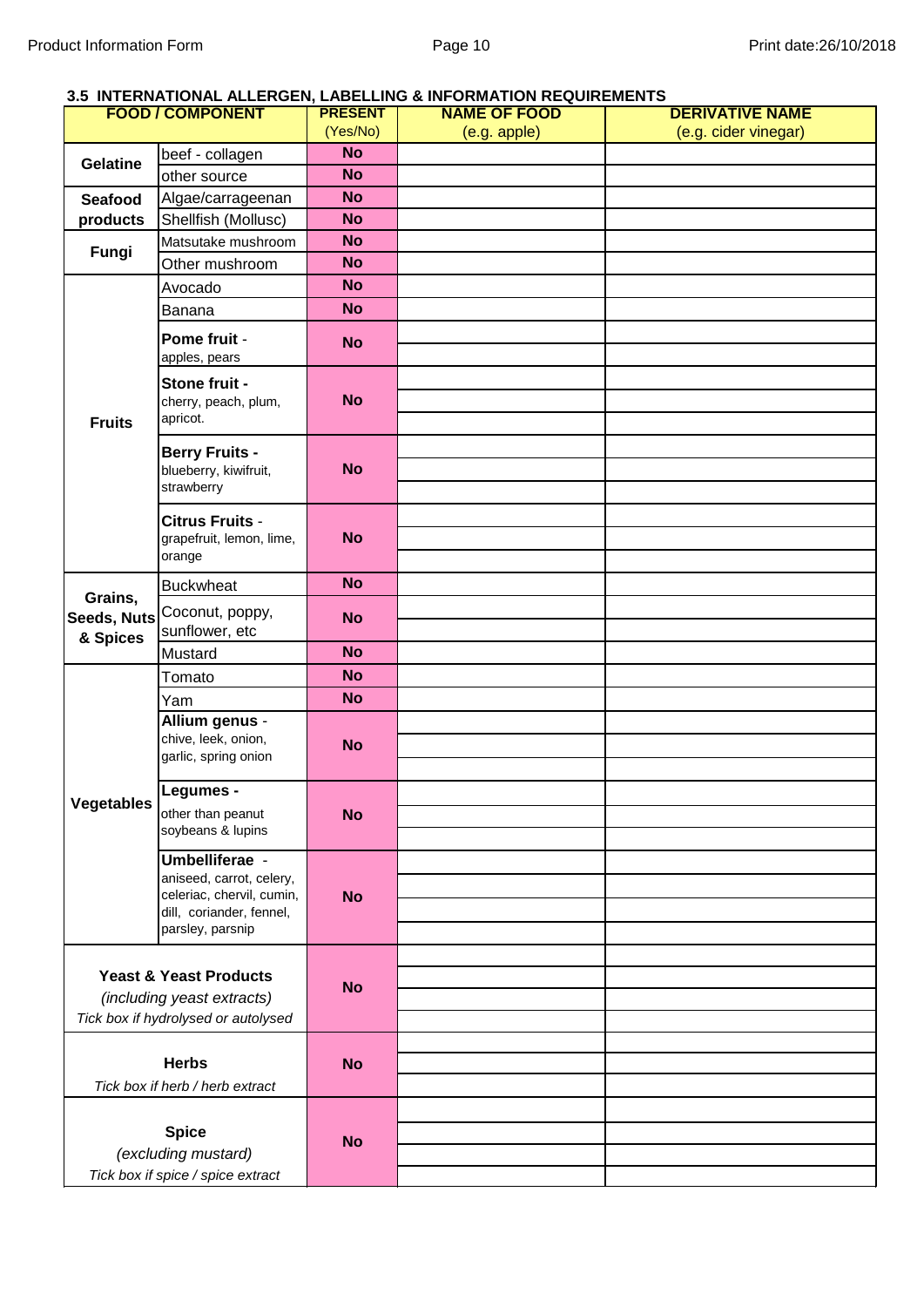#### **3.6 ADDITIONAL LABELLING & INFORMATION REQUIREMENTS**

| <b>FOOD / COMPONENT</b>  |                                   | <b>PRESENT</b> | <b>ADDITIONAL INFORMATION</b>                                                              |                 |                |        |  |
|--------------------------|-----------------------------------|----------------|--------------------------------------------------------------------------------------------|-----------------|----------------|--------|--|
|                          | Butylated hydroxyanisole          | (Yes/No)       | TO BE PROVIDED WHERE PROMPTED                                                              |                 |                |        |  |
|                          | (BHA)                             | <b>No</b>      | amount added (milligram/kilogram)                                                          |                 |                |        |  |
| Antioxidants             | Butylated hydroxytoluene<br>(BHT) | <b>No</b>      | amount added (milligram/kilogram)                                                          |                 |                |        |  |
|                          | Other antioxidants                | <b>Yes</b>     | Specify type:<br>Non GM Soy Mixed tocopherols<br>amount added (milligram/kilogram)         |                 |                |        |  |
| <b>Added Caffeine</b>    |                                   | <b>No</b>      | amount added (milligram/kilogram)                                                          |                 | 200.00         |        |  |
|                          | (exclude naturally occurring)     |                |                                                                                            | level % v/v:    |                |        |  |
| Alcohol (Residual)       |                                   | <b>No</b>      | specific gravity if product is alcohol:                                                    |                 |                |        |  |
|                          |                                   |                | Specify types of                                                                           |                 |                |        |  |
|                          |                                   |                | fats and oils:                                                                             |                 |                |        |  |
|                          | Animal                            | <b>No</b>      | Has fatty acid composition been altered?<br>Specify the process used to alter composition: |                 |                | Yes/No |  |
|                          |                                   |                |                                                                                            |                 |                |        |  |
| <b>Added Fats</b>        |                                   |                | Specify types of Palm Oil                                                                  |                 |                |        |  |
| & Oils                   |                                   |                | fats and oils:                                                                             |                 |                |        |  |
|                          |                                   |                | If Palm oil is present, is this RSPO certified?                                            |                 | <b>Yes</b>     | Yes/No |  |
|                          | Vegetable                         | <b>Yes</b>     | Has fatty acid composition been altered?                                                   |                 | <b>No</b>      | Yes/No |  |
|                          |                                   |                | Specify the process used to alter composition:                                             |                 |                |        |  |
|                          |                                   |                | full hydrogenation                                                                         |                 |                |        |  |
|                          | Acid                              |                | Specify type of vegetable protein:                                                         |                 |                |        |  |
| Hydrolysed               | Hydrolysed                        | <b>No</b>      |                                                                                            |                 |                |        |  |
| Vegetable                |                                   |                | 100% hydrolysis                                                                            |                 |                |        |  |
| Proteins                 | Enzyme<br>Hydrolysed              | <b>No</b>      | Specify type of vegetable protein:                                                         |                 |                |        |  |
|                          |                                   |                |                                                                                            |                 |                |        |  |
|                          |                                   |                | 100% hydrolysis                                                                            |                 |                |        |  |
|                          |                                   | <b>No</b>      | Name of sweetener                                                                          | Number          | Amount (mg/kg) |        |  |
| Intense sweetener        |                                   |                |                                                                                            |                 |                |        |  |
|                          |                                   |                |                                                                                            |                 |                |        |  |
|                          |                                   |                | Name of preservative                                                                       | Number          | Amount (mg/kg) |        |  |
|                          |                                   |                |                                                                                            |                 |                |        |  |
| Preservatives            |                                   | <b>No</b>      |                                                                                            |                 |                |        |  |
|                          |                                   |                |                                                                                            |                 |                |        |  |
|                          |                                   |                | Name of flavour enhancer                                                                   | Additive number |                |        |  |
| <b>Flavour enhancers</b> |                                   | <b>No</b>      |                                                                                            |                 |                |        |  |
|                          |                                   |                |                                                                                            |                 |                |        |  |
|                          |                                   |                |                                                                                            |                 |                |        |  |
| <b>Added Colours</b>     |                                   |                |                                                                                            |                 |                |        |  |
|                          |                                   | <b>No</b>      |                                                                                            |                 |                |        |  |
|                          |                                   |                |                                                                                            |                 |                |        |  |
|                          |                                   |                |                                                                                            |                 |                |        |  |
|                          |                                   |                |                                                                                            |                 |                |        |  |
|                          |                                   |                |                                                                                            |                 |                |        |  |
|                          |                                   |                |                                                                                            |                 |                |        |  |
| <b>Added Flavours</b>    |                                   | <b>No</b>      |                                                                                            |                 |                |        |  |
|                          |                                   |                |                                                                                            |                 |                |        |  |
|                          |                                   |                |                                                                                            |                 |                |        |  |
|                          |                                   |                |                                                                                            |                 |                |        |  |
|                          |                                   |                |                                                                                            |                 |                |        |  |
| <b>Added Salt</b>        |                                   | <b>No</b>      | amount added (milligram/100g)                                                              |                 |                |        |  |
|                          |                                   |                |                                                                                            |                 |                |        |  |
| <b>Added Sugar</b>       |                                   | <b>No</b>      | amount added (gram/100g)                                                                   |                 |                |        |  |
|                          | List specific component:          |                | Provide relevant details necessary for consumer advice:                                    |                 |                |        |  |
| <b>THER<br/> NENT</b>    |                                   |                |                                                                                            |                 |                |        |  |
|                          |                                   |                |                                                                                            |                 |                |        |  |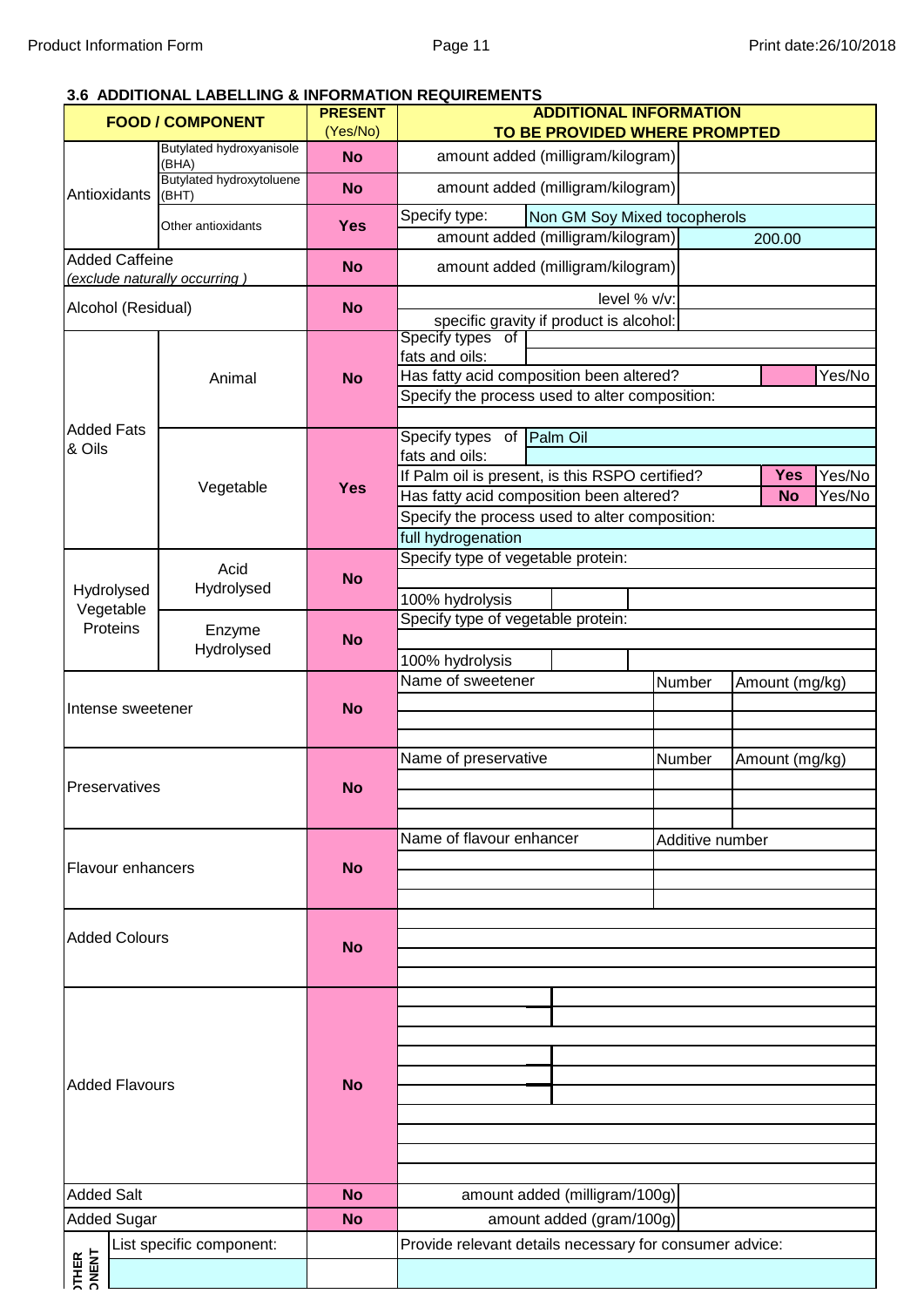| ANY C<br>COMPK                                                            |                            |                                                                                                              |                                                                |   |
|---------------------------------------------------------------------------|----------------------------|--------------------------------------------------------------------------------------------------------------|----------------------------------------------------------------|---|
| 3.7 QUARANTINE & IMPORT/EXPORT INFORMATION REQUIREMENTS                   |                            |                                                                                                              |                                                                |   |
| <b>FOOD / COMPONENT</b>                                                   | <b>PRESENT</b><br>(Yes/No) |                                                                                                              | <b>ADDITIONAL INFORMATION</b><br>TO BE PROVIDED WHERE PROMPTED |   |
|                                                                           |                            | Specify type of animals                                                                                      |                                                                |   |
| <b>Animal &amp; Animal products</b><br>(e.g. animal flesh, organs, stock, |                            | Specify type of animal derivatives                                                                           |                                                                |   |
| gelatine, animal fat, tallow, milk,                                       | <b>No</b>                  | Specify country/ies of origin                                                                                |                                                                |   |
| collagen from skin and / or hides<br>etc)                                 |                            | Describe any heat processing<br>used in the manufacture of this<br>product (temperature/time):               |                                                                |   |
|                                                                           |                            | Specify type of animals<br>(tick appropriate box)                                                            | X<br>X                                                         | X |
|                                                                           |                            | Specify type of meat derivatives                                                                             |                                                                |   |
| <b>Meat &amp; Meat products</b><br>(e.g. animal flesh, animal organs,     |                            | Specify source of meat products<br>(i.e. Country and city):                                                  |                                                                |   |
| meat extracts)                                                            | <b>No</b>                  | Describe any heat processing<br>used in the manufacture of this<br>product (temperature/time):               |                                                                |   |
|                                                                           |                            | How do you ensure products are<br>derived from animals free of<br>bovine spongiform<br>encephalopathy (BSE)? |                                                                |   |
|                                                                           |                            | Specify type of birds<br>(tick appropriate box)                                                              | X<br>X                                                         | X |
| <b>Bird &amp; Bird products</b>                                           |                            | Specify type of bird derivatives                                                                             |                                                                |   |
| (e.g. meat, fat, eggs, extracts,<br>feathers, feet, etc.)                 | <b>No</b>                  | Specify source of bird products<br>(i.e. Country and city):                                                  |                                                                |   |
|                                                                           |                            | Describe any heat processing<br>used in the manufacture of this<br>product (temperature/time):               |                                                                |   |
|                                                                           |                            | Specify type of fish:                                                                                        |                                                                |   |
| <b>Fish &amp; Fish products</b>                                           |                            | Specify type of fish derivatives                                                                             |                                                                |   |
| (e.g. smoked salmon, pilchards,<br>shark fin, fish roe, etc)              | <b>No</b>                  | Specify source of fish products<br>(i.e. Country and city):                                                  |                                                                |   |
|                                                                           |                            | Describe any heat processing<br>used in the manufacture of this<br>product (temperature/time):               |                                                                |   |
|                                                                           |                            | Specify type of honey or honey<br>derivatives                                                                |                                                                |   |
| Honey & Honey products                                                    | <b>No</b>                  | Specify source of honey products<br>(i.e. Country and State):                                                |                                                                |   |
|                                                                           |                            | Describe any heat processing<br>used in the manufacture of this<br>product (temperature/time):               |                                                                |   |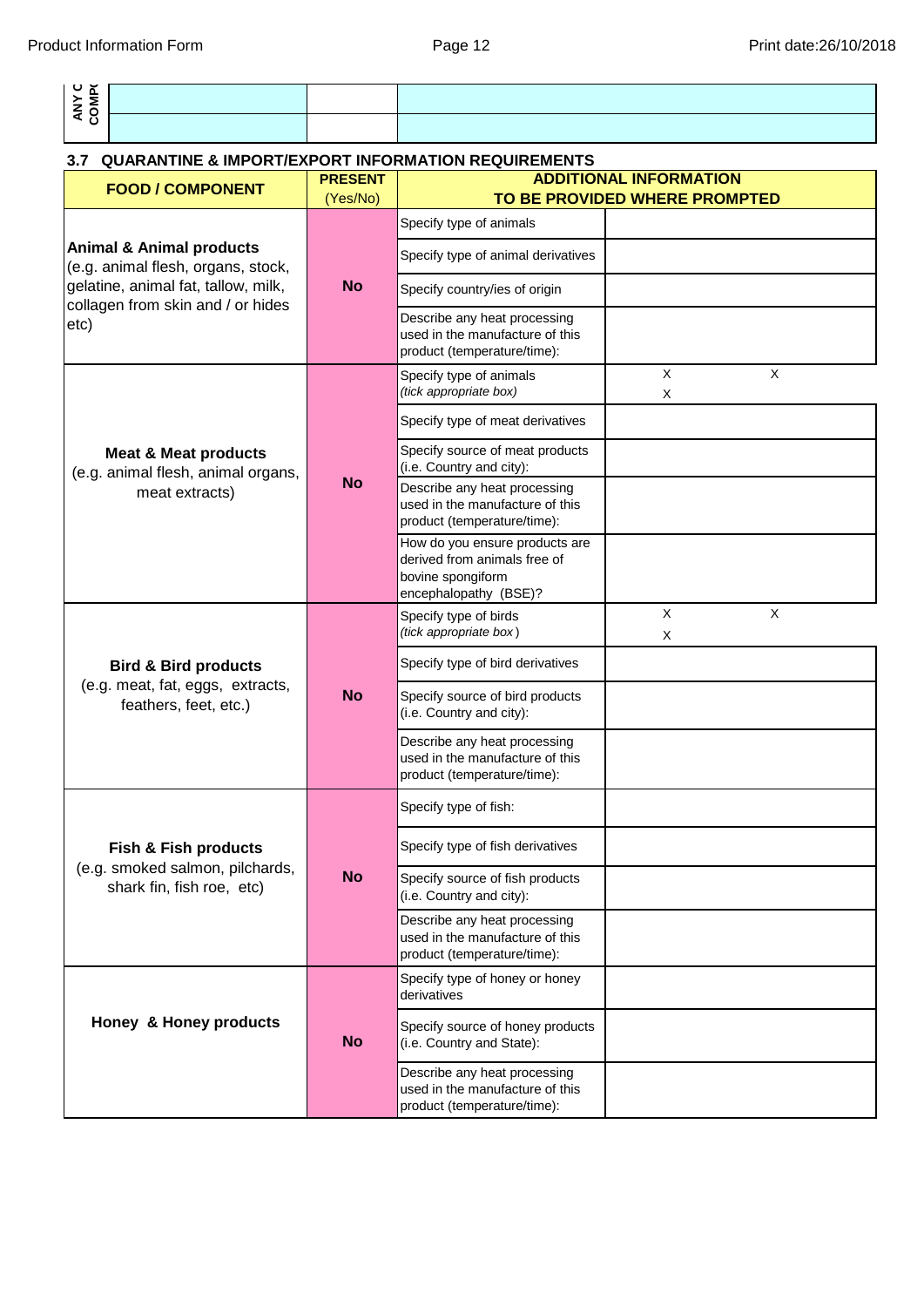#### **4 FOODS REQUIRING PRE-MARKET CLEARANCE**

- **4.1 NOVEL FOODS** (Refer Standard 1.5.1 of the Code)
- 4.1.1 Is this product (or any of its components) listed as a novel food in the standard? No No Yes/No



#### **4.2 QUARANTINE TREATMENTS**

Specify if this product (or any of its components) has been treated with the following:

| <b>TREATMENT METHOD</b>       | <b>USED ON ANY</b><br><b>COMPONENT</b> | <b>SPECIFY TREATED INGREDIENT</b> |
|-------------------------------|----------------------------------------|-----------------------------------|
| Steam sterilisation           | Yes                                    | <b>IPalm Oil</b>                  |
| Ionising (gamma) irradiation  | No                                     |                                   |
| Ethylene oxide                | Νo                                     |                                   |
| Other fumigants or sterilants | Nο                                     |                                   |

#### **4.3 FOOD PRODUCED USING GENE TECHNOLOGY** (Standard 1.5.2)

4.3.1 Are there any ingredients (including food additives, processing aids and enzymes) in this product that come from genetically modified (GM) plants or animals, or are the result of synthesis by GM microorganisms, but with the exemption of use of GM feedstock? **No**

IF NO, specify which of the following are applicable: **IF NO, specify which of the following are applicable:**

**X** No GM varieties of this food / ingredient available **Analytical testing confirms absence** 

**X** Non GM variety is used **Verifiable documentation of status** 

Identity preservation program in place  $\Box$  Other – Specify

#### **Go to Question 4.3.7 and continue**

Yes/No



| <b>GM CROSS CONTAMINATION IN FOODS AND INGREDIENTS</b>                                                                                                                       | Yes/No     |
|------------------------------------------------------------------------------------------------------------------------------------------------------------------------------|------------|
| 4.3.7. Is this a raw/bulk commodity which is transported by freight/tanker AND where the<br>freight/tanker could have previously been used to transport other GM product?    | <b>No</b>  |
| 4.3.8. Is this product manufactured or stored at a production site where genetically                                                                                         |            |
| modified protein or DNA is used for the manufacture of other products?                                                                                                       | <b>Yes</b> |
| 4.3.9. Is there an identity preservation system separating non GM and GM components                                                                                          |            |
| to ensure the absence of genetically modified material in this product?                                                                                                      | <b>Yes</b> |
| Specify details: storage in the same place, labelling with "GMO" or "not GMO" prevents from taking<br><b>GM</b> ingredient for GF product                                    |            |
| 4.3.10. Has Polymerase Chain Reaction (PCR) testing for GM materials been carried out?                                                                                       | <b>No</b>  |
| 4.3.11. Is any GM food or GM ingredient unintentionally present at MORE THAN 10g/kg                                                                                          | No.        |
| <b>EXEMPTION TO LABELLING APPLIES AND GM LABELLING IS NOT REQUIRED</b>                                                                                                       |            |
|                                                                                                                                                                              |            |
| 4.3.12. (OPTIONAL) Are any ingredients derived from an animal which has been fed with<br>feedstock containing GM ingredients or ingredients derived from GM micro-organisms? | No.        |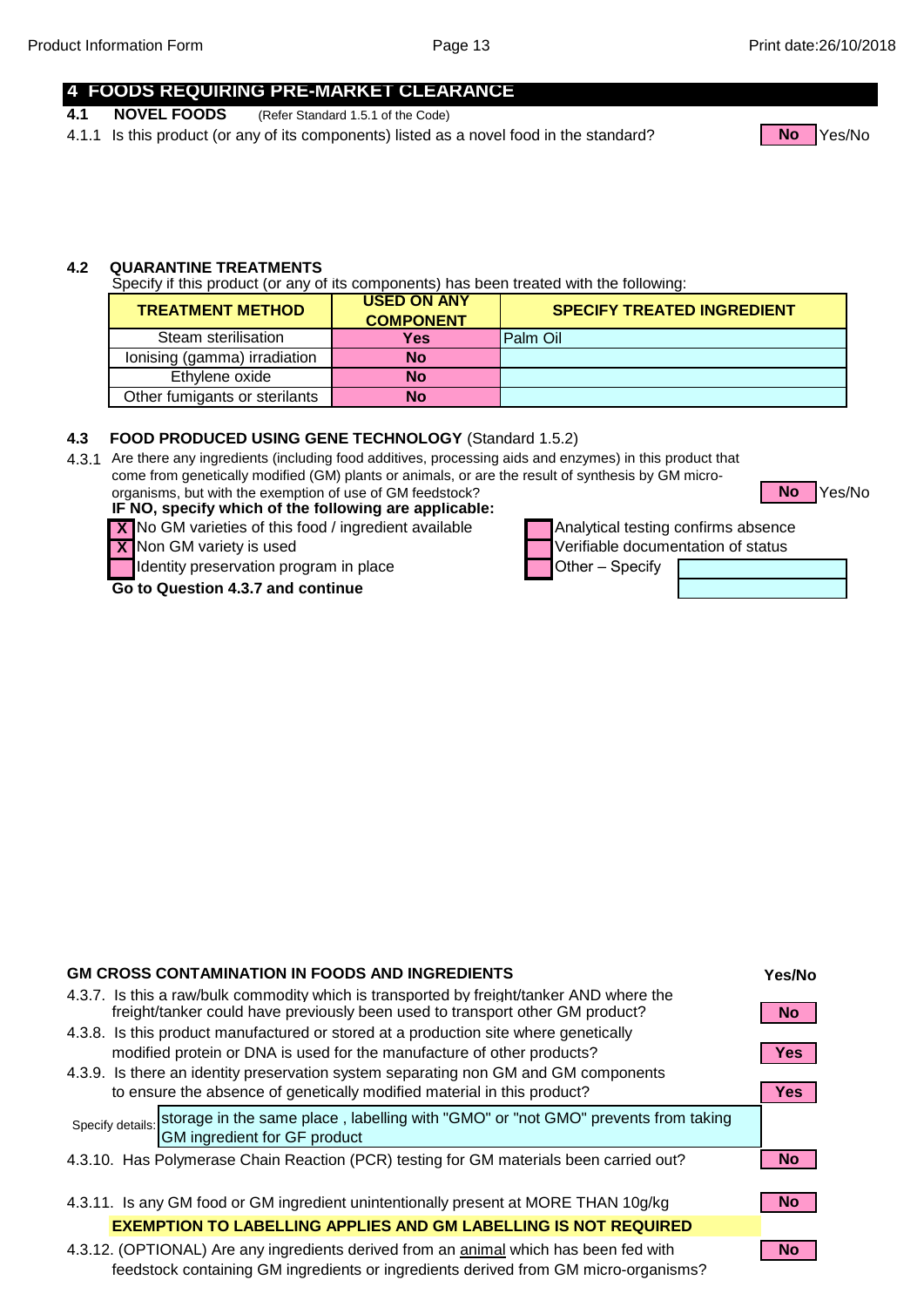Specify details:

## **5 NUTRIENTS & CONSUMER INFORMATION CLAIMS**

**5.1 NUTRITION INFORMATION**

#### 5.1.1 Serve size is not relevant for this product.

5.1.2 For nutrition information below, please specify the **UNITS of measure**: **X** grams

Complete nutrient table below. Mandatory nutrients highlighted in blue and bolded, others optional.

| <b>NUTRIENT</b>       | <b>AVG QUANTITY</b><br>per 100 g |                  |                                                       |
|-----------------------|----------------------------------|------------------|-------------------------------------------------------|
| <b>Energy</b>         | 3771 kJ                          |                  |                                                       |
| <b>Protein, total</b> | $\overline{0}$                   | $\sqrt{g}$       | <b>Nutrient information</b><br>is relevant to product |
| - Gluten              |                                  |                  | <b>AS SUPPLIED</b>                                    |
| <b>Fat, total</b>     | $100$ g                          |                  |                                                       |
| - saturated           | $50.8$ g                         |                  |                                                       |
| - transfat            | $0.5$ g                          |                  | DO NOT leave bolded                                   |
| - polyunsaturated     | 9.9 <sub>g</sub>                 |                  | NIP fields blank. Use                                 |
| - monounsaturated     | 38.8 g                           |                  | numbers, or text "less<br>than" with value; or        |
| Cholesterol           |                                  | $0 \, \text{mg}$ | "unavailable" or "not                                 |
| <b>Carbohydrate</b>   | $\overline{0}$                   | $\mathfrak{g}$   | detected" for gluten.                                 |
| - sugars              | $\overline{0}$                   | g                |                                                       |
| Dietary fibre, total  |                                  |                  |                                                       |
| <b>Sodium</b>         |                                  | $0 \, \text{mg}$ |                                                       |
| Potassium             |                                  |                  |                                                       |

5.1.3 Additional nutrients - vitamins, minerals and other nutritive substances

Specify only one target population for product *(selection ONLY ONE check box)* :

|                                          |                                  | <b>X</b> Adults | Young Children                                                                               | <b>Infants</b>                   |
|------------------------------------------|----------------------------------|-----------------|----------------------------------------------------------------------------------------------|----------------------------------|
| <b>VITAMINS</b><br>specify which vitamin | <b>AVG QUANTITY</b><br>per 100 g |                 | <b>MINERALS</b><br>specify which minerals                                                    | <b>AVG QUANTITY</b><br>per 100 g |
|                                          |                                  |                 |                                                                                              |                                  |
|                                          |                                  |                 |                                                                                              |                                  |
|                                          |                                  |                 |                                                                                              |                                  |
|                                          |                                  |                 |                                                                                              |                                  |
|                                          |                                  |                 |                                                                                              |                                  |
|                                          |                                  |                 | $N[ATF, then a is no combination to F[ATIFY] leads with the information in diototed with **$ |                                  |

NOTE: there is no permission to FORTIFY foods with this substance indicated with \*\*

#### **Insert any other nutrient or biologically active substance**

| <b>INAME OF SUBSTANCE</b> | <b>AVG QUANTITY per 100 g</b> | <b>S</b> <i>S</i> <b>S</b> |
|---------------------------|-------------------------------|----------------------------|
|                           |                               |                            |
|                           |                               |                            |
|                           |                               |                            |

5.1.4 Please provide the following analytical data:

| % Moisture                                                                          | % Ash<br>0.06%                                         | <b>Estimation content</b><br>accounted for per 100 g | N/A            |
|-------------------------------------------------------------------------------------|--------------------------------------------------------|------------------------------------------------------|----------------|
| 5.1.5 Please specify how the carbohydrate value has been determined:                |                                                        | Other - specify:                                     | <b>Unknown</b> |
| Difference as defined in<br>Standard 1.2.8                                          | Available Carbohydrate as<br>defined in Standard 1.2.8 | no carbohydrates<br>in fat based<br>ingredients      |                |
| 5.1.6 Please nominate the source used to provide nutrition data in the tables above | Analytical – e.g. Laboratory Tested X                  | Theoretical – e.g. By Calculation. $\mathbf{X}$      |                |
| For laboratory analysis, specify date of analysis:                                  |                                                        |                                                      |                |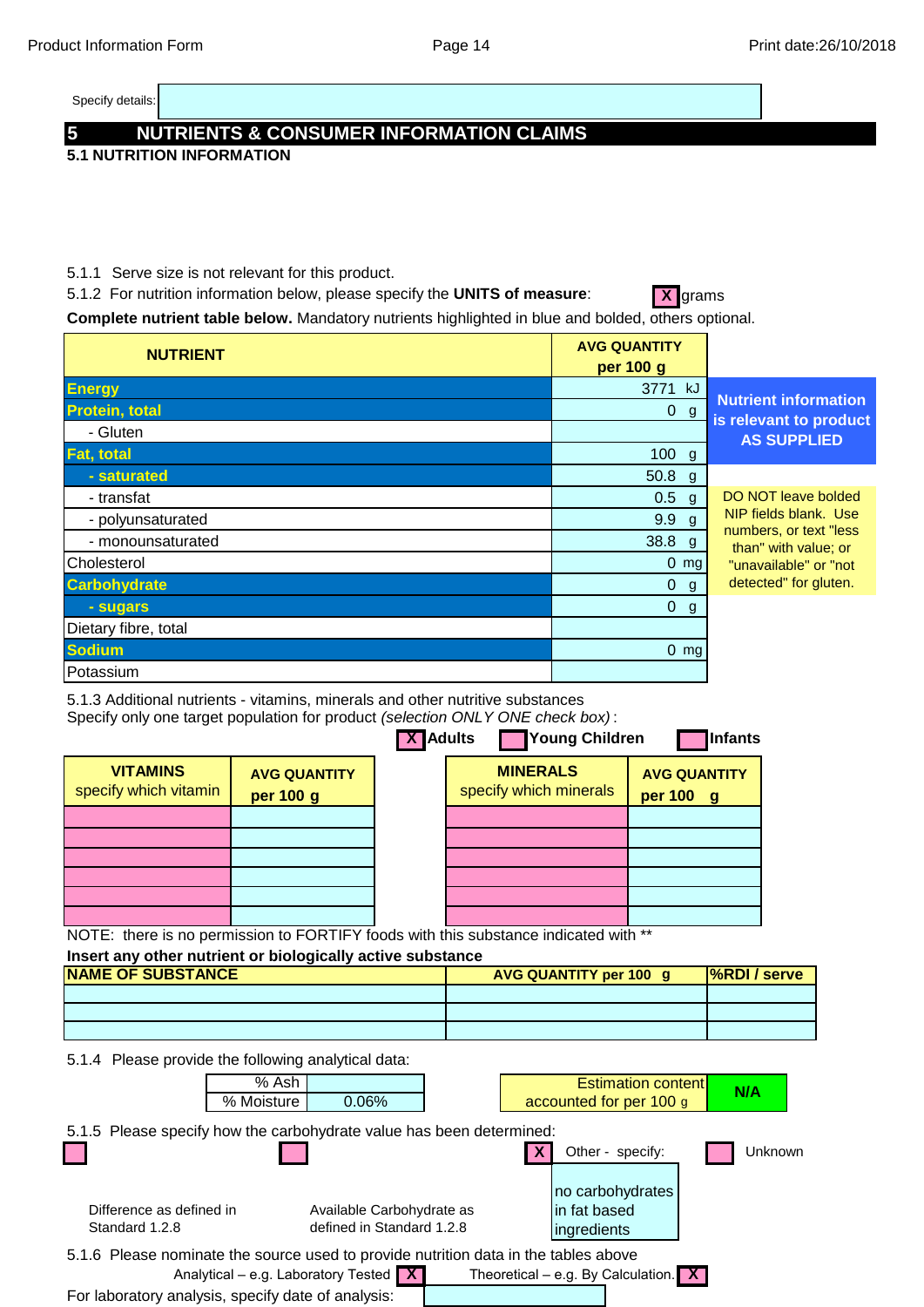Please specify the source of data used for the theoretical calculations (e.g. Nuttab, AusNut, NZ food tables, etc)

#### **5.2 SUITABILITY TO MAKE CERTAIN CLAIMS**

Specify if the product is suitable for use in product intended for the following consumer uses.

| <b>SPECIFY IF SUITABLE FOR </b><br>Yes / Nol |            | <b>HOW HAS THIS BEEN VALIDATED?</b>                                     | <b>CERTIFICATE</b><br><b>AVAILABLE (Yes/No)</b> |
|----------------------------------------------|------------|-------------------------------------------------------------------------|-------------------------------------------------|
| Halal                                        | <b>Yes</b> | audited by certifying body                                              | <b>Yes</b>                                      |
| Kosher                                       | <b>Yes</b> | audited by certifying body                                              | <b>Yes</b>                                      |
| Organic                                      | <b>No</b>  |                                                                         |                                                 |
| Biodynamic                                   | <b>No</b>  |                                                                         |                                                 |
| Ovo-lacto-vegetarian                         | <b>Yes</b> | ingredients suitable for ovo lacto<br>vegetarian                        | <b>No</b>                                       |
| Lacto-vegetarian                             | <b>Yes</b> | ingredients suitable for lacto vegetarian                               | <b>No</b>                                       |
| Vegan                                        | <b>No</b>  |                                                                         |                                                 |
|                                              |            | A copy of relevant certificates must be provided as attachments to form |                                                 |
| <b>PRODUCT SUITABILITY FOR </b>              | Yes / No   | <b>SPECIFY PARTICULAR CLAIMS</b>                                        | <b>HOW IS CLAIM</b><br><b>VALIDATED?</b>        |
| "Free" claims                                | <b>No</b>  |                                                                         |                                                 |
| Sustainability claims                        | <b>No</b>  |                                                                         |                                                 |
| Humane treatment                             | <b>No</b>  |                                                                         |                                                 |
| Any other claims                             | <b>No</b>  |                                                                         |                                                 |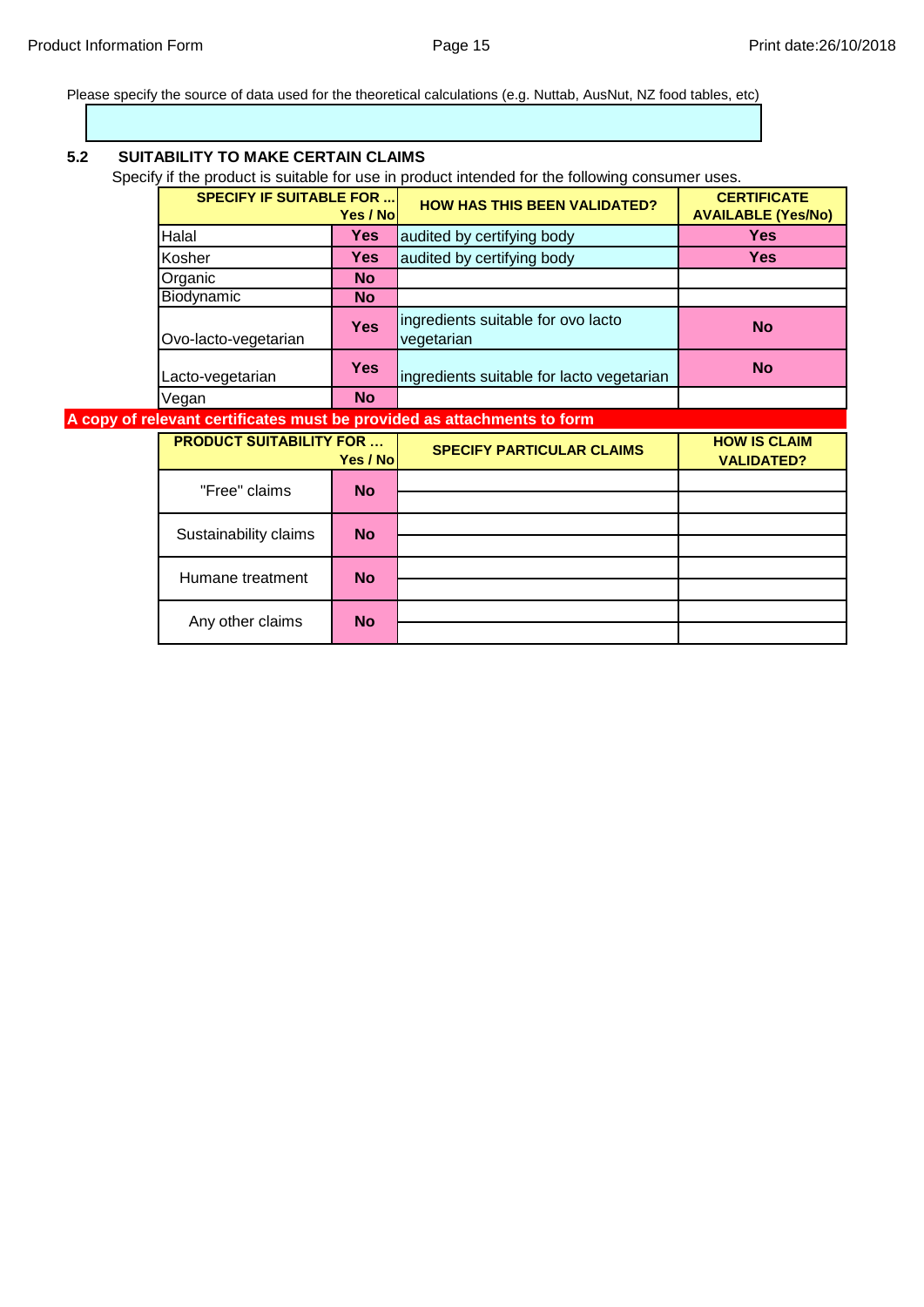#### **6 DURABILITY, PACKAGING AND SUPPLY CHAIN**

#### **6.1 SHELF LIFE**

6.1.1 Please complete the following details:

|                                                   | <b>PRODUCT AS SUPPLIED unopened</b><br>pack or bulk container                                                |               | <b>PRODUCT - ONCE IN USE</b><br>resealable pack or bulk container |             |  |
|---------------------------------------------------|--------------------------------------------------------------------------------------------------------------|---------------|-------------------------------------------------------------------|-------------|--|
| Specify shelf life                                | 18                                                                                                           | <b>Months</b> | 30                                                                | <b>Days</b> |  |
| Temperature control                               | Is required?                                                                                                 | <b>Yes</b>    | Is required?                                                      | Yes         |  |
| during storage                                    | Specify range:                                                                                               | $15 - 25 °C$  | Specify range:                                                    | 15-25 °C    |  |
| <b>Temperature control</b>                        | Is required?                                                                                                 | <b>No</b>     |                                                                   |             |  |
| during transport                                  |                                                                                                              |               |                                                                   |             |  |
| <b>Specify any OTHER</b><br>storage requirements: | Best stored in clean dry conditions at<br>15-25 deg C, sealed in cool dry place<br>away from direct sunlight |               | Best stored in a cool place, away<br>from from direct sunlight    |             |  |

Packaged for catering/manufacturing supply

**Net quantity**

6.1.2 Specify the type of date mark to be used: Refer to AFGC Date Marking Guide **Best Before**

#### **6.2 POTENTIAL HAZARDS**

6.2.1 Are there any potential hazards associated with the product ? **No No No Yes/No** 



#### **6.3 TRANSPORT**

How is product transported and packaged?

#### **6.4 TRADE MEASUREMENT**

6.4.1 Specify which method of trade measurement is used:

- 0 6.4.2 What is the package size (specify unit of measure)
- 0 6.4.3 Target Fill (if applicable) (specify unit of measure)
- 6.4.4 Drained Weight (if applicable) **CALL SEALL SEALL SEALL AT A CONSTANT** (specify unit of measure)
- 6.4.5 IF AQS is used, what is the statistical variance in the fill measurement?

#### **6.5 TRACEABILITY**

Please provide any general comments about the traceability coding used on the product:

date/month/year/filling machine/time of packing/running number/operator's name

Please specify the following where applicable:

| <b>TRACKING CODE</b>          |  | UNIT                                                                                                                               |              |              | <b>SHIPPER (if applicable)</b> |              |  |                     |
|-------------------------------|--|------------------------------------------------------------------------------------------------------------------------------------|--------------|--------------|--------------------------------|--------------|--|---------------------|
| <b>Type of Primary Coding</b> |  | $\mathbf{x}$<br>Date code                                                                                                          | $\mathbf{X}$ | Batch number |                                | Date code    |  | <b>Batch number</b> |
| (Please TICK as appropriate)  |  | Product code                                                                                                                       |              | Lot number   |                                | Product code |  | Lot number          |
| Method of coding              |  | best before                                                                                                                        |              |              |                                |              |  |                     |
| Location of code              |  | pre-printed on top of carton and inkjet<br>coding at labeling area(long side<br>panel)                                             |              |              |                                |              |  |                     |
| Number of characters in code  |  | 54 characters and numbers ink-jetted<br>in two lines                                                                               |              |              |                                |              |  |                     |
| Example of coding format      |  | best before 05/09/2015 B/N 10150607<br>06ISD GPO607A 15:39 0807 BN                                                                 |              |              |                                |              |  |                     |
| Coding translation            |  | best before date, batch number,<br>production date, packing instruction<br>number, time, packing run number,<br>operator's initial |              |              |                                |              |  |                     |

15.00 **kg** 15.00 **kg** NA

#### **6.6 PRODUCT PACKAGING**

6.6.1 Are tamper evident controls included in the packaging design? No **No** Yes/No

- 6.6.2 Has unit packaging been assessed for migration of substances into food? **Yes** Yes/No
- 6.6.3 Are engineered nanoparticles present in unit packaging? **The Contact Studies Contact Studies** The Ves/No

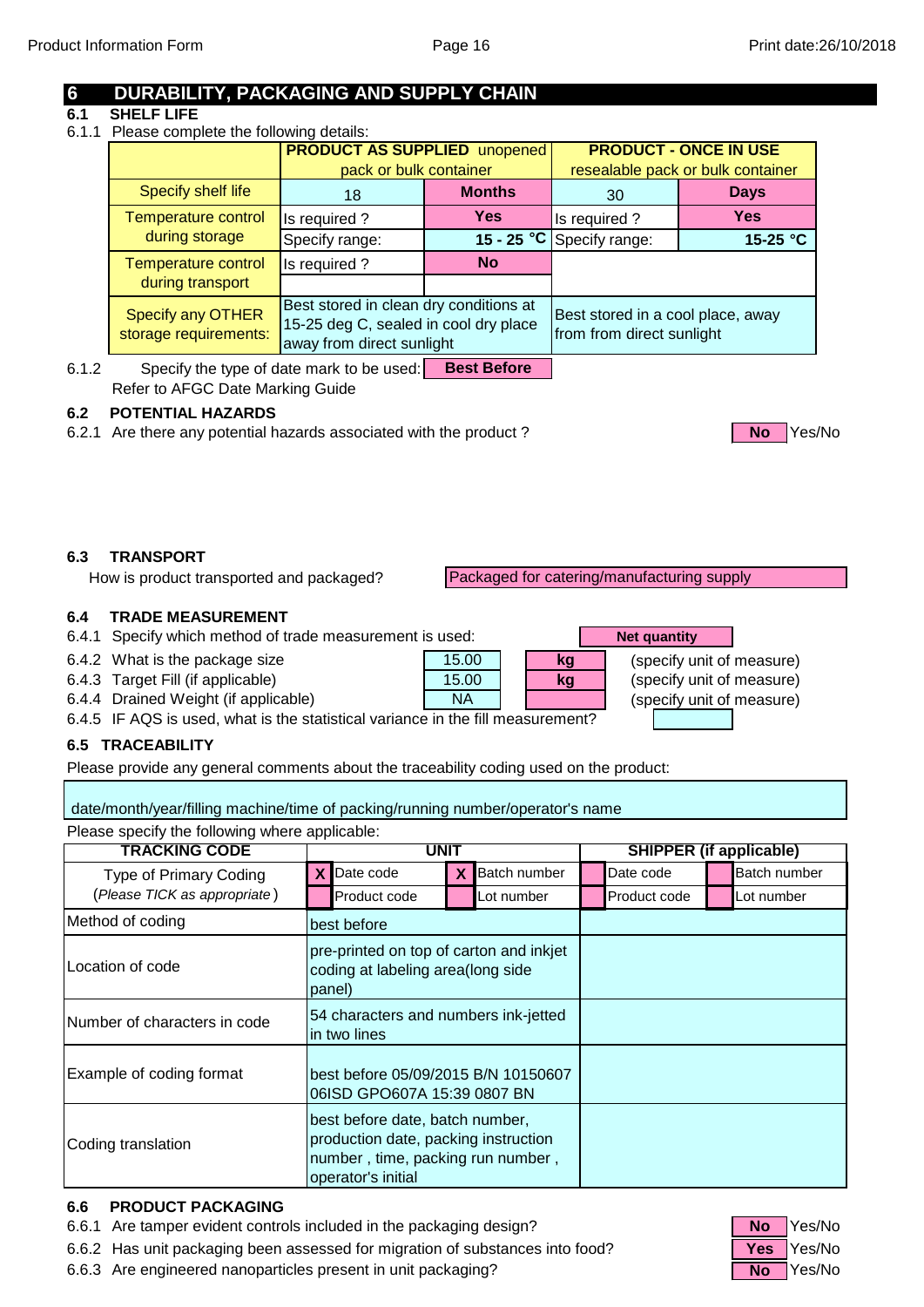**No**

#### 6.6.4 Are you a signatory to relevant packaging stewardship in Australian or NZ ?

# 6.6.5 Provide a general description of unit packaging:

|       | carton box with a sealed blue plastic liner                                                    |                                      |             |                |  |  |  |  |
|-------|------------------------------------------------------------------------------------------------|--------------------------------------|-------------|----------------|--|--|--|--|
| 6.6.6 | Complete the following table for questions related to packaging of unit package and/or shipper |                                      |             |                |  |  |  |  |
|       |                                                                                                | <b>PACKAGING</b>                     | <b>UNIT</b> | <b>SHIPPER</b> |  |  |  |  |
|       | <b>Type</b>                                                                                    | Packaging format carton box          |             |                |  |  |  |  |
|       |                                                                                                | Ceramic                              | <b>No</b>   |                |  |  |  |  |
|       |                                                                                                | Glass                                | <b>No</b>   |                |  |  |  |  |
|       | <b>Specify</b>                                                                                 | Metal                                | <b>No</b>   |                |  |  |  |  |
|       | components /                                                                                   | Paper / cardboard                    | <b>Yes</b>  |                |  |  |  |  |
|       | material used                                                                                  | Packing materials                    | <b>Yes</b>  |                |  |  |  |  |
|       | in packaging                                                                                   | <b>Plastics</b>                      | <b>Yes</b>  |                |  |  |  |  |
|       |                                                                                                | Specify plastic coding symbol number |             |                |  |  |  |  |
|       |                                                                                                | % of total using recycled component  |             | Co ex material |  |  |  |  |
|       | <b>Seal</b>                                                                                    | What is the seal method?             |             | Opp tape       |  |  |  |  |
|       |                                                                                                | Height (mm)                          | 203         |                |  |  |  |  |
|       | <b>Dimensions</b>                                                                              | Width (mm)                           | 245         |                |  |  |  |  |
|       |                                                                                                | Depth (mm)                           | 391         |                |  |  |  |  |

#### **6.7 PALLET CONFIGURATION**

- 6.7.1 Gross weight of loaded pallet
- 6.7.2 Stack height of loaded pallet
- 6.7.3 Specify the type of pallet
- 6.7.4 What is the pallet pattern
- 6.7.5 Number of : units per pallet per pallet per part is per part of the pallet per part is per part in the p

| 945.0<br>kq<br>116.5 cm |                       |       |
|-------------------------|-----------------------|-------|
| <b>X</b> Wooden         | Plastic               | Other |
| Column stack            | <b>X</b> Interlocking |       |
| inits per shipper       | shippers per pallet   | 60    |
|                         | layers per pallet     |       |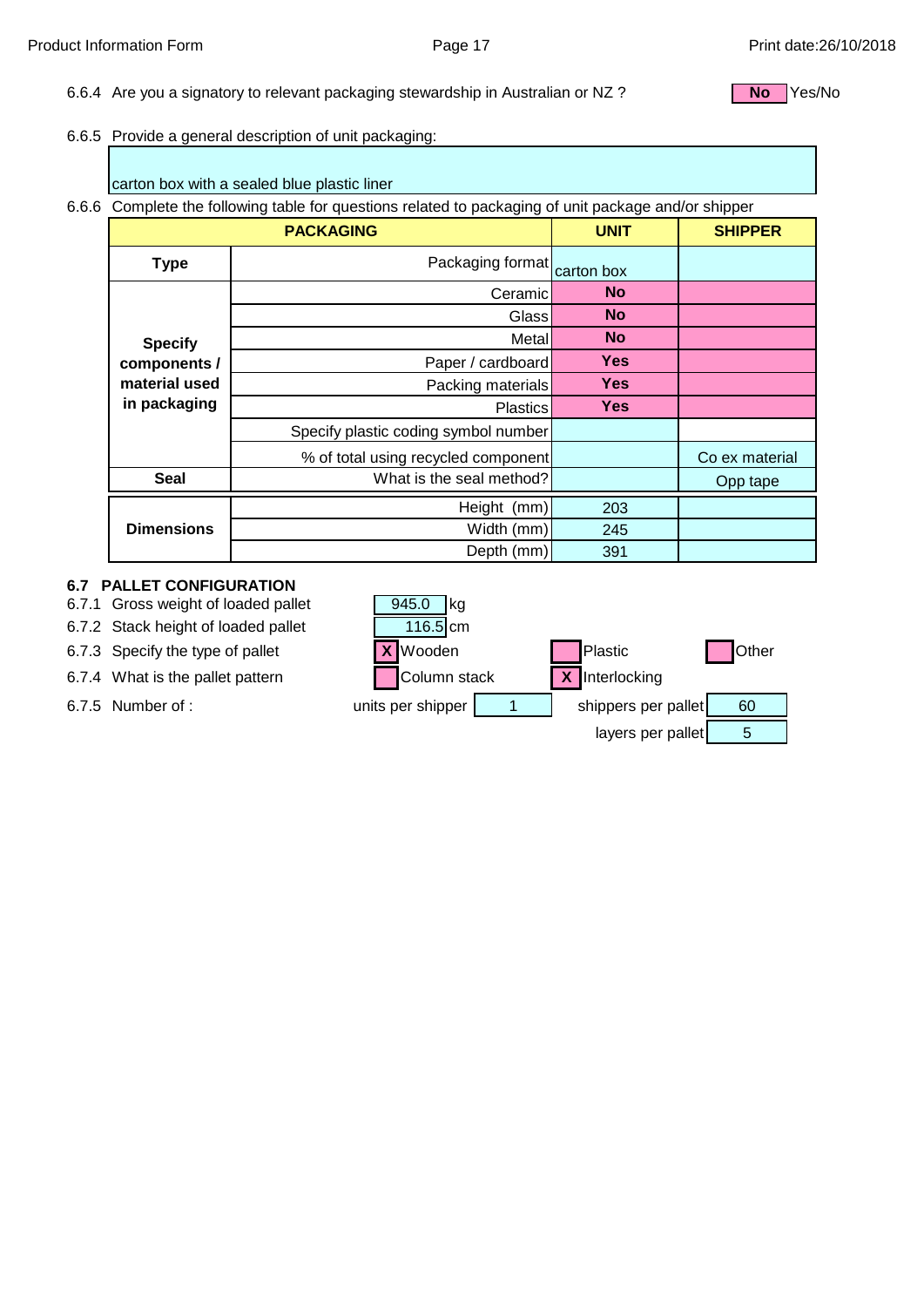### **7 SPECIFICATIONS FOR COMPLIANCE**

Test Methods are mandatory and must quote AOAC methods or recognised independent Australian or International standards. Where a supplier's internal test method is quoted a copy must be attached. Also state if Certificate of Analysis (C of A) or Certificate of Conformance (C of C) can be provided.

#### **7.1 ORGANOLEPTIC SPECIFICATIONS**

*(Examples may include flavour, colour, aroma, texture etc)*

|                         |                                       |                    | <b>AVAILABILITY</b> |                     |
|-------------------------|---------------------------------------|--------------------|---------------------|---------------------|
| <b>TEST / PARAMETER</b> | <b>SPECIFICATION</b>                  | <b>TEST METHOD</b> | $C$ of $A$          | $ C \text{ of } C $ |
| Appearance              | a uniform white appearance            | organoleptic       | <b>No</b>           | No                  |
| Colour                  | white                                 | organoleptic       | <b>No</b>           | No                  |
| Aroma                   | typical for palm fat, no off flavours | organoleptic       | No                  | No                  |
|                         |                                       |                    |                     |                     |
|                         |                                       |                    |                     |                     |

#### **7.2 PHYSICAL SPECIFICATIONS**

*(Examples may include particle size, shape, specific gravity, metal detection, foreign matter tolerances, physical defect tolerances etc as appropriate for the product)*

|                                |                                     |                    | <b>AVAILABILITY</b> |                     |
|--------------------------------|-------------------------------------|--------------------|---------------------|---------------------|
| <b>TEST / PARAMETER</b>        | <b>SPECIFICATION</b>                | <b>TEST METHOD</b> | C of A              | $ C \text{ of } C $ |
| <b>Slip Melting Point</b>      | $36 - 39$                           | AOCS Cc 3-25       | <b>Yes</b>          | <b>No</b>           |
| Colour - Lovibond auto 13R max |                                     | AOCS Cc 13e-92     | Yes                 | <b>No</b>           |
| Moisture (%)                   | $0.1$ max                           | AOCS Ca 2b-38      | Yes                 | <b>No</b>           |
| SFC 20 C                       | 25 - 35 %                           | AOCS Cd 16b-93 (I) | Yes                 | N <sub>o</sub>      |
| <b>SFC 25 C</b>                | 13 - 21 %                           | AOCS Cd 16b-93 (I) | Yes                 | N <sub>o</sub>      |
| <b>SFC 30 C</b>                | $7 - 15%$                           | AOCS Cd 16b-93 (I) | Yes                 | <b>No</b>           |
| <b>SFC 35 C</b>                | $4 - 10%$                           | AOCS Cd 16b-93 (I) | Yes                 | N <sub>o</sub>      |
| SFC 40 C                       | $7$ max $%$                         | AOCS Cd 16b-93 (I) | Yes                 | N <sub>o</sub>      |
| Trans fatty acids              | 1 max $%$                           | AOCS Ce 1h-05      | Yes                 | N <sub>o</sub>      |
| Penetration                    | 125/10mm                            | AOCS Cc 16-60      | <b>No</b>           | <b>Yes</b>          |
| Sieve size (after premix       |                                     |                    |                     |                     |
| tank)                          | 25 micron wire mesh                 |                    |                     |                     |
|                                | Fe: 2.5mm; Stainless 3.5mm; non Fe: |                    |                     |                     |
| <b>IMetal Detector</b>         | 3.5 <sub>mm</sub>                   |                    |                     |                     |

#### **7.3 MICROBIOLOGICAL SPECIFICATIONS**

*(Examples may include standard plate count, yeasts & moulds, coliforms, salmonella, listeria etc)*

|                                        |                      |                     | <b>AVAILABILITY</b> |            |
|----------------------------------------|----------------------|---------------------|---------------------|------------|
| <b>TEST / PARAMETER</b>                | <b>SPECIFICATION</b> | <b>TEST METHOD</b>  | C of A              | C of C     |
| Coliform (MPN3)<br>(ctu/g)             | ND (<10), MPN/g      | AOAC 966.24         | <b>No</b>           | <b>Yes</b> |
| E.Coli (MPN3) (cfu/g)                  | $ND$ (<10), MPN/g    | AOAC 966.24         | <b>No</b>           | <b>Yes</b> |
| <b>Standard Plate Count</b><br>(ctu/g) | $<$ 10, cfu/g        | AOAC 966.23         | <b>No</b>           | <b>Yes</b> |
| Enterococcus group<br>(MPN/g)          | $<$ 3, MPN/g         | <b>APHA 9230B</b>   | <b>No</b>           | <b>Yes</b> |
| Mould & Yeast (cfu/g)                  | $<$ 10, cfu/g each   | AOAC 940.37E        | <b>No</b>           | Yes        |
| S.aureus (cfu/g)                       | Absent               | FDA/ BAM Chapter 12 | No.                 | <b>Yes</b> |
| Salmonella (in 25g)                    | Absent               | FDA/ BAM Chapter 12 | No.                 | Yes        |
|                                        |                      |                     |                     |            |
|                                        |                      |                     |                     |            |
|                                        |                      |                     |                     |            |
|                                        |                      |                     |                     |            |
|                                        |                      |                     |                     |            |